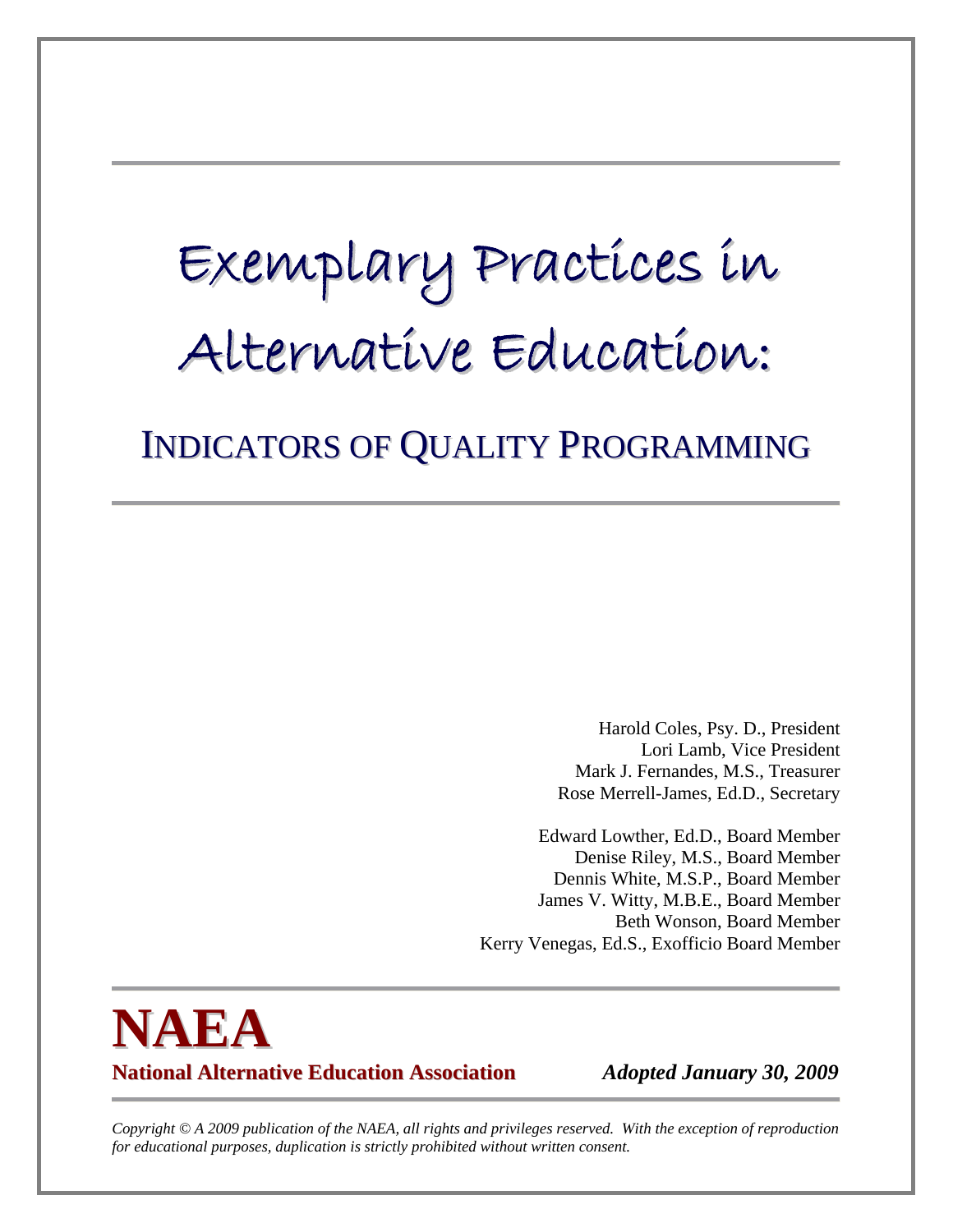## **TABLE OF CONTENTS**

#### **Page**

| EXEMPLARY PRACTICE 4.0: STAFFING AND PROFESSIONAL DEVELOPMENT 10   |
|--------------------------------------------------------------------|
| EXEMPLARY PRACTICE 5.0: CURRICULUM AND INSTRUCTION11               |
|                                                                    |
| EXEMPLARY PRACTICE 7.0: TRANSITIONAL PLANNING AND SUPPORT14        |
| EXEMPLARY PRACTICE 8.0: PARENT/GUARDIAN INVOLVEMENT16              |
|                                                                    |
|                                                                    |
| CONCLUSION, EXEMPLARY PRACTICES AWARD, AND ADDITIONAL RESOURCES 19 |
|                                                                    |

#### **Exemplary Practices in Alternative Education: Indicators of Quality Programming**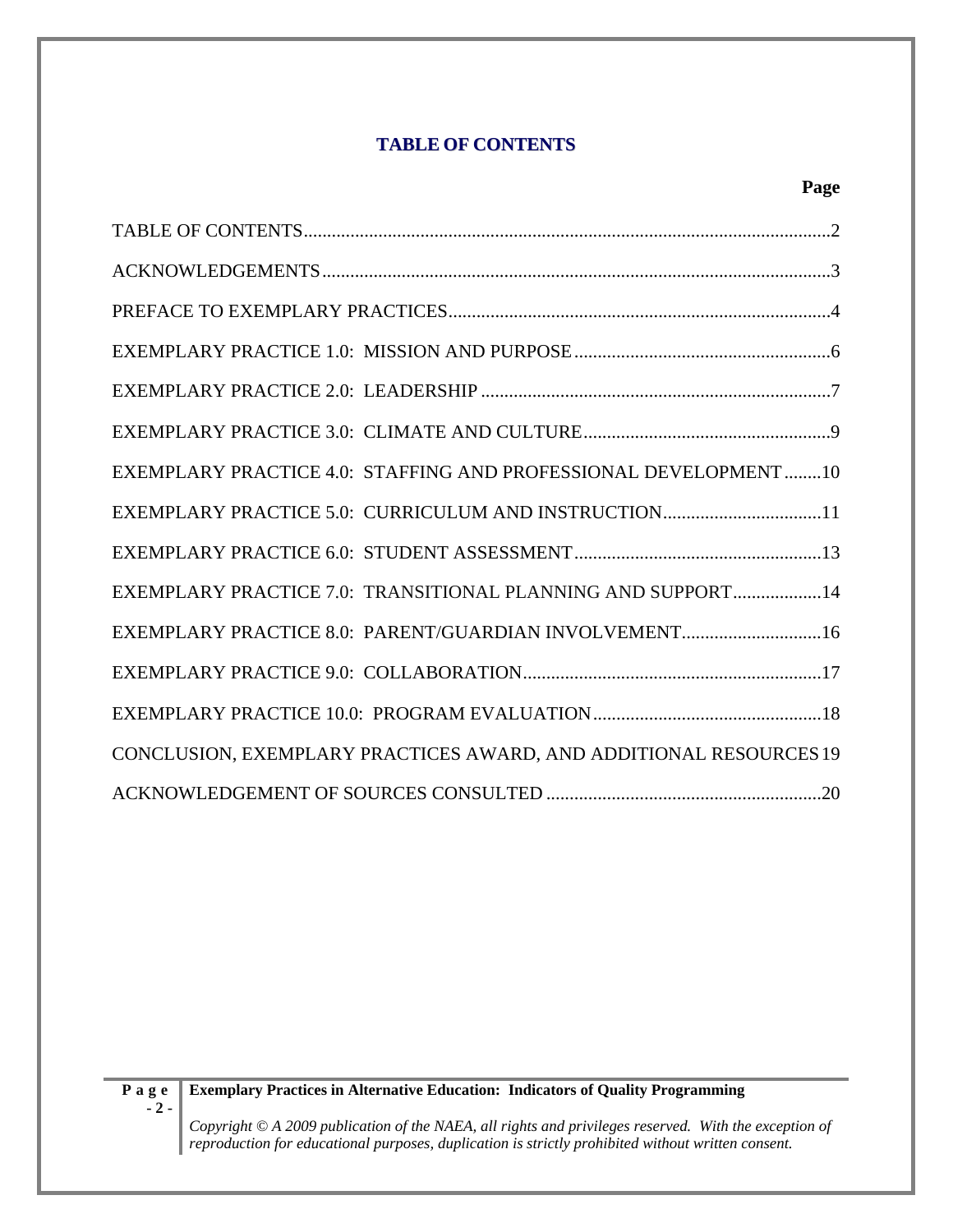#### **ACKNOWLEDGEMENTS**

#### *The acknowledgements are offered by Lori Lamb, Vice President of the NAEA.*

The following work entitled *Exemplary Practices in Alternative Education: Indicators of Quality Programming* would not have been possible without the leadership of James Vince Witty, M.B.E., of the Tennessee Department of Education. James served as the primary author and editor for this document. Additionally, Mr. Witty worked in conjunction with the University of Tennessee at Chattanooga to provide a major portion of the research for the committee. Recognition is also appropriately extended to Mark Fernandes, M.S., whose pioneering vision and work initiated the crafting of guiding principles for alternative education programs. Furthermore, several other individuals served as contributors and secondary authors. Their work should also be commended. Those individuals include the following (presented in alphabetical order):

- Edward G. Lowther, Ed.D., Prince William County Public Schools
- Vicki M. Nishioka, Ph.D., University of Oregon
- Murray Shereshewsky, Ph.D., William Paterson University
- John Siskind, J.D., Winston-Salem/Forsyth County Schools
- Marie R. Sobers, Ed.D., Prince William County Public Schools
- Dennis L. White, M.S.P., Hamilton Fish Institute

Similarly, numerous sources and experts in the field of alternative education were consulted. For a complete list, visit the *Acknowledgement of Sources Consulted* section found on pages 20-24. Also, the Executive Board of Directors for the NAEA should be applauded for their guidance and consultation in directing this monumental task. Gratitude and thanks are also fitting as a couple of other individuals served as secondary editors for the document presented herewith. Those individuals include the following (presented in alphabetical order):

- James Herman, M.Ed., Tennessee Department of Education
- Marla J. Smith, Ed.D., Tennessee Department of Education

Finally, it is important to note that this document reflects a collaborative effort on the part of the membership of the National Alternative Education Association (NAEA). It is the vision of the authors and the NAEA membership that this document will inform policy, promote the implementation of best practice in the field, and serve as a basis for program monitoring and continuous improvement. Moreover, it is hoped that this work will serve as a template for state and local education agencies wanting to establish exemplary alternative education programs.

**Page - 3 - Exemplary Practices in Alternative Education: Indicators of Quality Programming**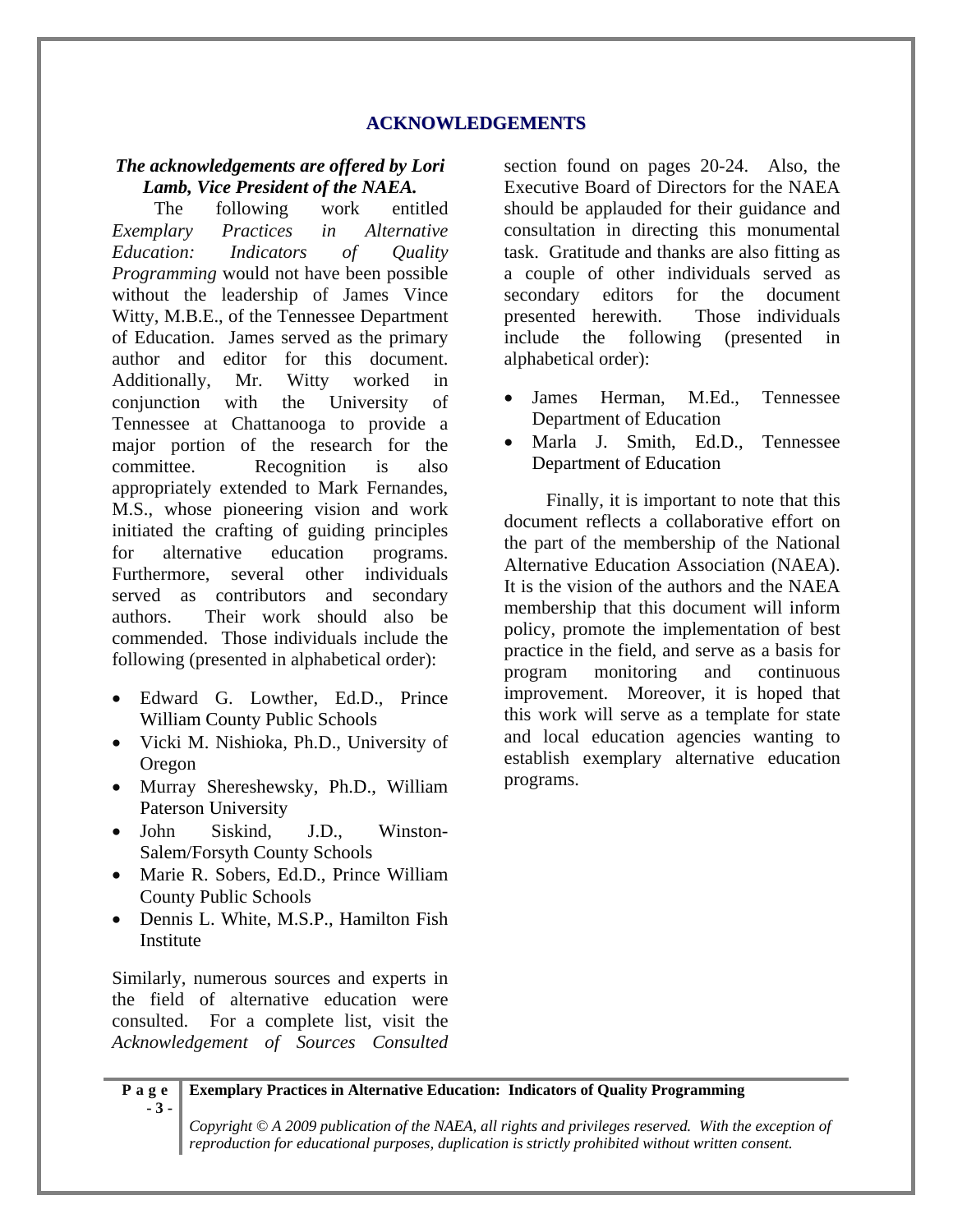#### **PREFACE TO EXEMPLARY PRACTICES**

Across the United States, alternative schools, programs and classrooms are serving students who are not succeeding in the traditional educational setting. Often this population of learners exhibits one or more of the following traits: underperforming academically, possessing learning disabilities, displaying emotional or behavioral issues, being deliberate or inadvertent victims of the behavioral problems of others, displaying a high risk of potential expulsion, suspension, or dropping out of school, and/or displaying the need for individualized instruction. Alternative education offers innovative, non-traditional approaches to teaching this population of learners, which aides in preventing these students from becoming dropouts.

With that in mind and in an effort to enhance the quality of alternative education in all fifty states, the National Alternative Education Association (NAEA) has identified and crafted ten exemplary practices in the field. Forged from research on productive alternative programs and the wisdom of alternative educators, the exemplary practices represent a national effort to develop a common core of principles. Furthermore, the Association has identified specific indicators of quality programming that signify meeting each of the identified exemplary practices. Both the exemplary practices and the indicators are considered essential to quality alternative education programming.

The exemplary practices cover a broad range of areas. When navigating this document, the reader will notice that each exemplary practice includes a synopsis of the practice and indicators that demonstrate successful attainment of that particular

practice. The practices relate to the following topic areas:

- Mission and Purpose
- Leadership
- Climate and Culture
- Staffing and Professional Development
- Curriculum and Instruction
- Student Assessment
- Transitional Planning and Support
- Parent/Guardian Involvement
- Collaboration
- Program Evaluation

When reading each exemplary practice and the corresponding indicators, the reader will notice that the authors refer to  $a(n)$ "alternative education program, alternative program, or program." Nonetheless, these terms are used to represent all types of alternative learning environments. The identified practices are appropriate for all alternative education settings.

The NAEA offers this work in anticipation that it will be used to ensure that quality alternative education programming is taking place. It is the hope of the authors and the NAEA membership that this document will be utilized in the following ways:

- To guarantee and promote high quality educational services for the identified population of students
- To develop a common core of principles and technical language under which alternative educators will operate
- To promote viable new alternative education programs built upon exemplary practices in the field

**Page - 4 - Exemplary Practices in Alternative Education: Indicators of Quality Programming**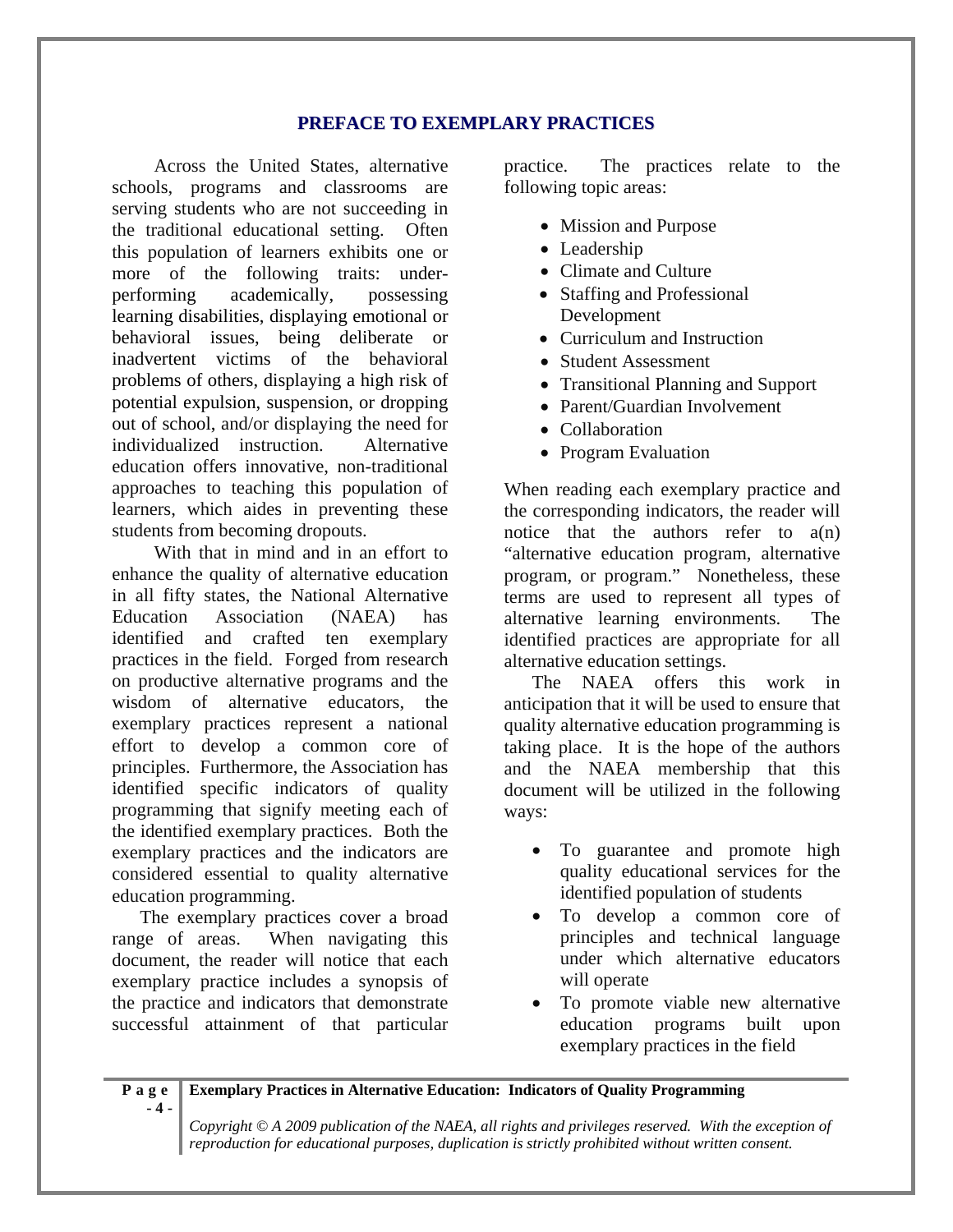- To evaluate the effectiveness of new and existing programs
- To inform policy relative to alternative education

It is also important to note that while this work is built upon a sound set of principles, it is imperative to acknowledge that the field of alternative education is a fast growing and evolving discipline. As the field progresses, *Exemplary Practices in Alternative Education: Indicators of Quality Programming* will be revisited and revised to reflect the most innovative exemplary practices for alternative programs.

We strongly encourage that educators utilize and share this document. Please circulate it widely to members of the public, within the professional community, and to policy-makers. It is through a shared vision of alternative education that our students are assured the schooling they will need to carry out the responsibilities of the future. Questions regarding *Exemplary Practices in Alternative Education: Indicators of Quality Programming* may be directed to James Vince Witty at (615) 532-4768. For more information on the NAEA or other resources visit our website at http://the-naea.org.

#### **Exemplary Practices in Alternative Education: Indicators of Quality Programming**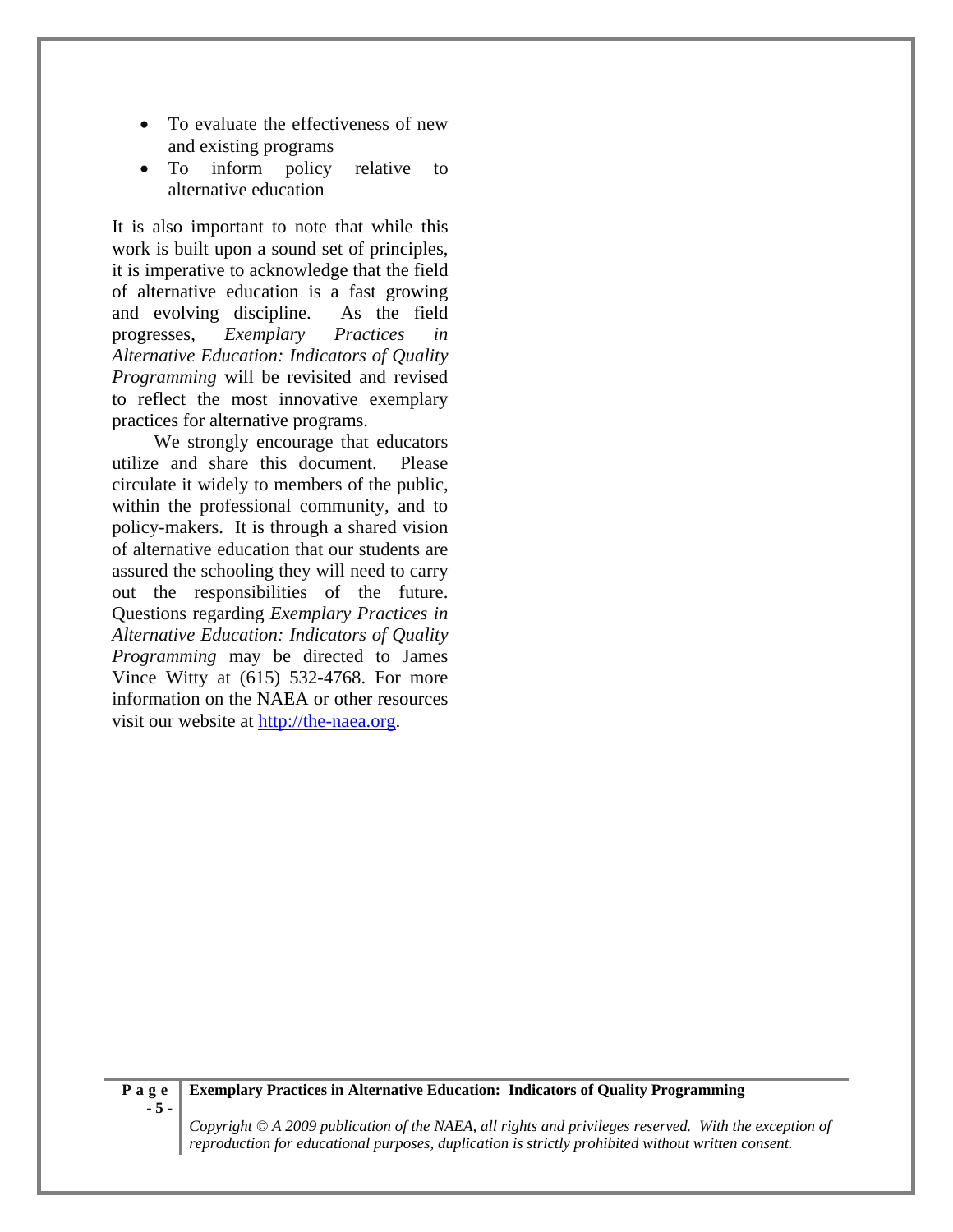#### **EXEMPLARY PRACTICE 1.0: MISSION AND PURPOSE**

An exemplary alternative education program develops a guiding mission and purpose that drives the overall operation of the program. All stakeholders (i.e., administrators, community representatives, parents/guardians, staff, and students) share in developing, implementing, directing and maintaining the program's mission and purpose. The mission and purpose of the program include the identification of the target student population and promote the success of all students. Additionally, the mission and purpose embody high expectations for academic achievement, along with the nurturing of positive social interactions between staff and students.

#### **Indicators of Quality Programming:**

| 1.1  | The program mission clearly articulates the purpose, goals, and expectations of the<br>program to students, parents/guardians, program staff, and the community at large.                  |
|------|--------------------------------------------------------------------------------------------------------------------------------------------------------------------------------------------|
| 1.2  | The mission and purpose are documented, published and visible to students,<br>parents/guardians, program staff, and the community.                                                         |
| 1.3  | All stakeholders are involved in developing the mission, purpose, goals, and expected<br>outcomes for the program.                                                                         |
| 1.4  | The program mission includes the identification of the student population for whom the<br>alternative education program is designed to serve.                                              |
| 1.5  | The mission and purpose of the program have a unifying theme that evokes high levels<br>of student and other stakeholder support.                                                          |
| 1.6  | The driving mission and purpose of the alternative program is consistent with the<br>district's goals while aligning with specific state standard(s).                                      |
| 1.7  | Student success is central to the mission and purpose of the program, which includes<br>learning across academic areas, behavioral management, life skills, and the vocational<br>domains. |
| 1.8  | The mission and purpose of the program promotes the personal safety, security, and<br>emotional and physical well being of all students in the program.                                    |
| 1.9  | The mission and purpose is communicated through the use of symbols, ceremonies,<br>stories, and similar activities.                                                                        |
| 1.10 | Needed resources are sought and obtained to support the implementation of the mission<br>and purpose.                                                                                      |
| 1.11 | Barriers to achieving the mission and purpose of the program are identified, clarified,<br>and addressed.                                                                                  |
| 1.12 | The mission and purpose shape the educational plans and activities undertaken by the<br>alternative program.                                                                               |
| 1.13 | The mission and purpose are regularly monitored, evaluated, and revised as needed.                                                                                                         |



#### **Exemplary Practices in Alternative Education: Indicators of Quality Programming**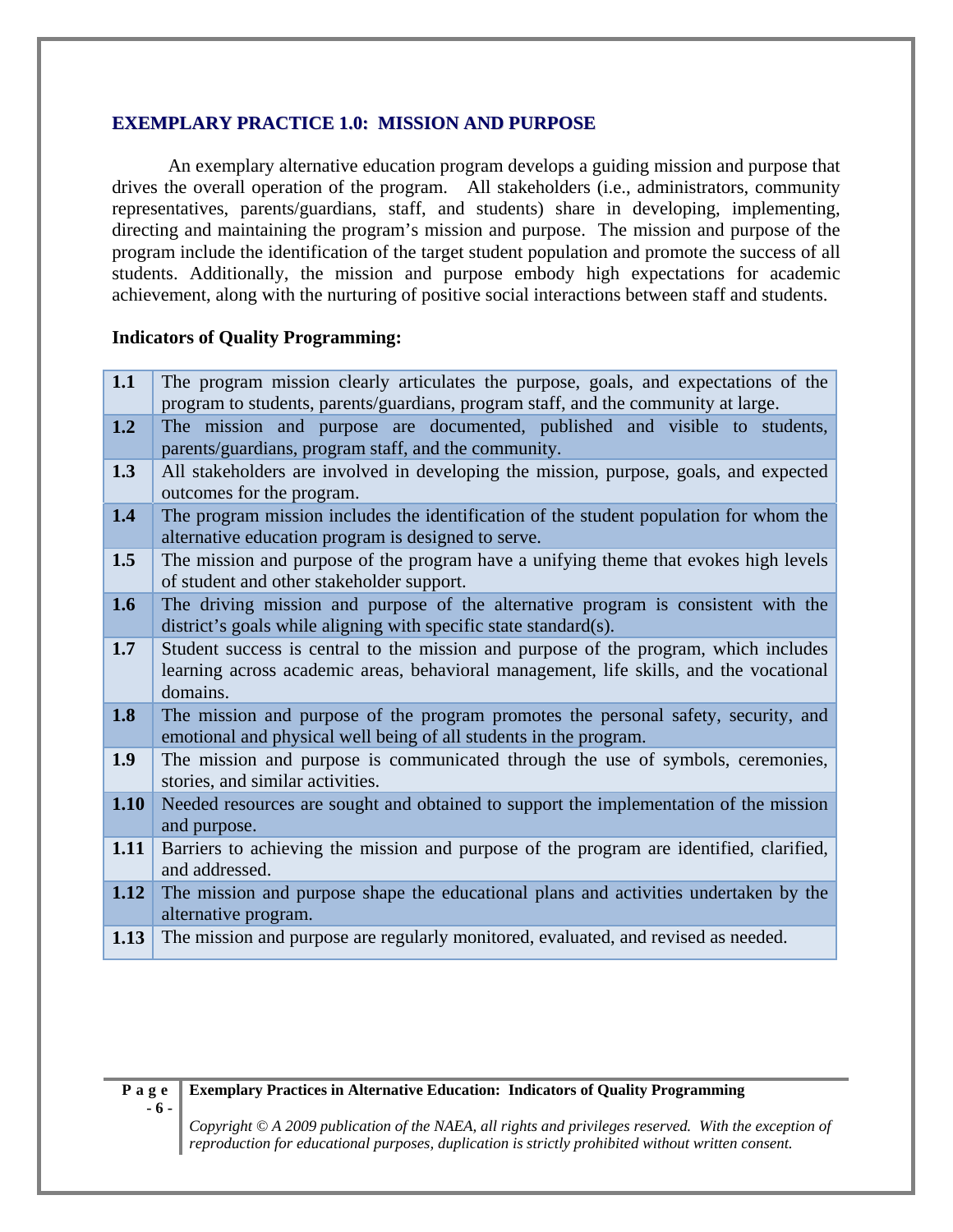#### **EXEMPLARY PRACTICE 2.0: LEADERSHIP**

An exemplary alternative education program employs passionate, innovative, competent, and experienced leadership that has administrative and bureaucratic autonomy, as well as operational flexibility. The administrators, teachers, and staff must be committed to full implementation of the program's mission and core values. On-site leadership utilizes and engages in a collaborative approach that ensures shared decision-making, high expectations for the program, and continuous monitoring of program quality. The superintendent or designated district administrator sustains the independence of the program and allocates sufficient resources (i.e., financial or other necessary resources) to protect the integrity of the program while supporting overall program quality.

#### **Indicators of Quality Programming:**

| 2.1  | The district provides sufficient oversight to ensure quality programming while protecting<br>the autonomy of the alternative education program's operation.                                                                                                                                                                                                                                                                                                                                                                                                                                                                                                                                                                                                                                                                                                                                                                                                                                                                                                                                                                                                                                                     |
|------|-----------------------------------------------------------------------------------------------------------------------------------------------------------------------------------------------------------------------------------------------------------------------------------------------------------------------------------------------------------------------------------------------------------------------------------------------------------------------------------------------------------------------------------------------------------------------------------------------------------------------------------------------------------------------------------------------------------------------------------------------------------------------------------------------------------------------------------------------------------------------------------------------------------------------------------------------------------------------------------------------------------------------------------------------------------------------------------------------------------------------------------------------------------------------------------------------------------------|
| 2.2  | The district provides adequate financial support and other needed resources for<br>implementation of quality alternative education services (i.e., teaching and non-teaching<br>staff, equipment, technology, supplies, curriculum, etc.).                                                                                                                                                                                                                                                                                                                                                                                                                                                                                                                                                                                                                                                                                                                                                                                                                                                                                                                                                                      |
| 2.3  | Program administrators are experienced and competent, enabling them to be engaged in<br>all aspects of the program's operation and management.                                                                                                                                                                                                                                                                                                                                                                                                                                                                                                                                                                                                                                                                                                                                                                                                                                                                                                                                                                                                                                                                  |
| 2.4  | The shared vision of the alternative education program is communicated by the<br>leadership through the program's mission and purpose.                                                                                                                                                                                                                                                                                                                                                                                                                                                                                                                                                                                                                                                                                                                                                                                                                                                                                                                                                                                                                                                                          |
| 2.5  | Where appropriate, leadership engages stakeholders in a collaborative process when<br>making program decisions (i.e., Advisory Board and other opportunities that promote<br>stakeholder participation in the decision-making process).                                                                                                                                                                                                                                                                                                                                                                                                                                                                                                                                                                                                                                                                                                                                                                                                                                                                                                                                                                         |
| 2.6  | Program leadership ensures that decisions regarding program operation align with state<br>legislation and local policies and procedures.                                                                                                                                                                                                                                                                                                                                                                                                                                                                                                                                                                                                                                                                                                                                                                                                                                                                                                                                                                                                                                                                        |
| 2.7  | Program leadership develops and operates under a current policies and procedures<br>manual that is consistent with the mission and purpose of the program, approved by the<br>local board of education, and articulated to all stakeholders in the form of standard<br>operating procedures (SOPs). Elements of the manual should address the following:<br>Clearly defined roles and responsibilities for all teaching and non-<br>teaching staff are written and fully explained to program staff.<br>Referral, screening, and intake procedures are outlined and promote<br>timely, user-friendly access to program services for students.<br>Procedures to collect, share, and store individual student records are<br>developed for participants that ensure student confidentiality.<br>Processes are established that coordinate effective placements, assess<br>student needs to match appropriate program services and interventions,<br>and formalize the transition of students from one learning environment to<br>the next.<br>Reliable assessments are identified and inform procedures for developing<br>$\bullet$<br>an individualized student learner plan (ISLP) that addresses the academic, |
| Page | <b>Exemplary Practices in Alternative Education: Indicators of Quality Programming</b>                                                                                                                                                                                                                                                                                                                                                                                                                                                                                                                                                                                                                                                                                                                                                                                                                                                                                                                                                                                                                                                                                                                          |
|      | $-7-$<br>Copyright © A 2009 publication of the NAEA, all rights and privileges reserved. With the exception of<br>reproduction for educational purposes, duplication is strictly prohibited without written consent.                                                                                                                                                                                                                                                                                                                                                                                                                                                                                                                                                                                                                                                                                                                                                                                                                                                                                                                                                                                            |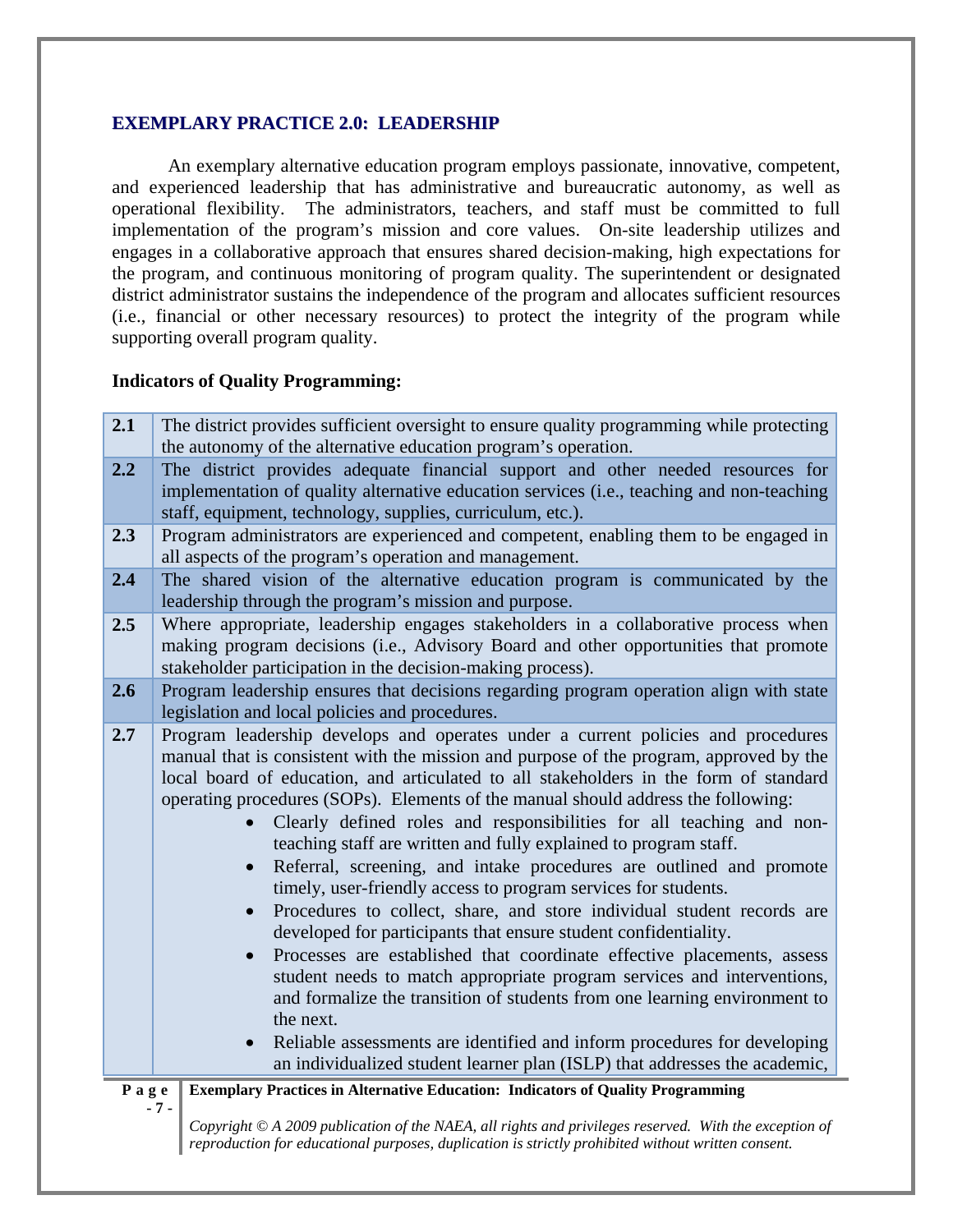|      | behavioral, life skill, service coordination, transitional and vocational<br>needs of the participant.<br>Programs have established a thorough written code of conduct and a<br>comprehensive student discipline action plan that outlines rules and<br>behavioral expectations, appropriate interventions, consequences of<br>misbehavior, and celebrates proper student behavior (i.e., level system or<br>similar behavior support mechanisms).<br>Program policies encourage the active engagement of parents/guardians<br>as equal partners in the planning, implementation, and development of the<br>alternative education program.<br>Policies for developing collaborative partnerships with public and private<br>$\bullet$<br>agencies are established and formalized by program leadership (i.e.,<br>memoranda of understanding or MOUs) and outline the roles and<br>responsibilities of partnered social service organizations (i.e., mental<br>health organizations, the juvenile justice system, public health<br>departments, local and state advocacy agencies, child welfare agencies,<br>family support groups, judicial/legal agencies, youth service agencies,<br>and research/evaluation institutions).<br>A formal crisis plan is developed and managed by program leadership to<br>include strategies that sustain a safe, well-maintained, caring, and orderly<br>program environment that is in compliance with state and local policies,<br>standards, procedures, and legislation.<br>Process and outcome evaluation monitors are in place that determine<br>$\bullet$<br>student and program progress. This includes the identification of areas of<br>weakness while ensuring that a plan of action exists when and where<br>remedy is necessary.<br>Procedures to collect, store, and share program data ensure that students,<br>$\bullet$<br>parents/guardians, and staff are protected and identities are preserved. |
|------|---------------------------------------------------------------------------------------------------------------------------------------------------------------------------------------------------------------------------------------------------------------------------------------------------------------------------------------------------------------------------------------------------------------------------------------------------------------------------------------------------------------------------------------------------------------------------------------------------------------------------------------------------------------------------------------------------------------------------------------------------------------------------------------------------------------------------------------------------------------------------------------------------------------------------------------------------------------------------------------------------------------------------------------------------------------------------------------------------------------------------------------------------------------------------------------------------------------------------------------------------------------------------------------------------------------------------------------------------------------------------------------------------------------------------------------------------------------------------------------------------------------------------------------------------------------------------------------------------------------------------------------------------------------------------------------------------------------------------------------------------------------------------------------------------------------------------------------------------------------------------------------------------------------------------------------------------------|
| 2.8  | Program leadership recruits, hires and trains qualified teachers and non-teaching staff.                                                                                                                                                                                                                                                                                                                                                                                                                                                                                                                                                                                                                                                                                                                                                                                                                                                                                                                                                                                                                                                                                                                                                                                                                                                                                                                                                                                                                                                                                                                                                                                                                                                                                                                                                                                                                                                                |
| 2.9  | Program administrators ensure low student to teacher ratios exist, that ratios reflect the<br>needs of the student population, and that the student to teacher ratio never exceeds 12 to<br>1.                                                                                                                                                                                                                                                                                                                                                                                                                                                                                                                                                                                                                                                                                                                                                                                                                                                                                                                                                                                                                                                                                                                                                                                                                                                                                                                                                                                                                                                                                                                                                                                                                                                                                                                                                          |
| 2.10 | Leadership promotes collaboration among the school of origin, community, and home,<br>thereby fostering an effective learning environment for the student.                                                                                                                                                                                                                                                                                                                                                                                                                                                                                                                                                                                                                                                                                                                                                                                                                                                                                                                                                                                                                                                                                                                                                                                                                                                                                                                                                                                                                                                                                                                                                                                                                                                                                                                                                                                              |
| 2.11 | Administration ensures that reliable data and student performance measures guide the<br>instructional practices of the program.                                                                                                                                                                                                                                                                                                                                                                                                                                                                                                                                                                                                                                                                                                                                                                                                                                                                                                                                                                                                                                                                                                                                                                                                                                                                                                                                                                                                                                                                                                                                                                                                                                                                                                                                                                                                                         |
| 2.12 | Program leaders work to offer transportation, food services and appropriate health<br>services to students.                                                                                                                                                                                                                                                                                                                                                                                                                                                                                                                                                                                                                                                                                                                                                                                                                                                                                                                                                                                                                                                                                                                                                                                                                                                                                                                                                                                                                                                                                                                                                                                                                                                                                                                                                                                                                                             |
| 2.13 | Consistent and constructive performance evaluations of administrative, teaching, and<br>non-teaching staff are conducted by leadership in a timely manner.                                                                                                                                                                                                                                                                                                                                                                                                                                                                                                                                                                                                                                                                                                                                                                                                                                                                                                                                                                                                                                                                                                                                                                                                                                                                                                                                                                                                                                                                                                                                                                                                                                                                                                                                                                                              |

**Page - 8 -** 

### **Exemplary Practices in Alternative Education: Indicators of Quality Programming**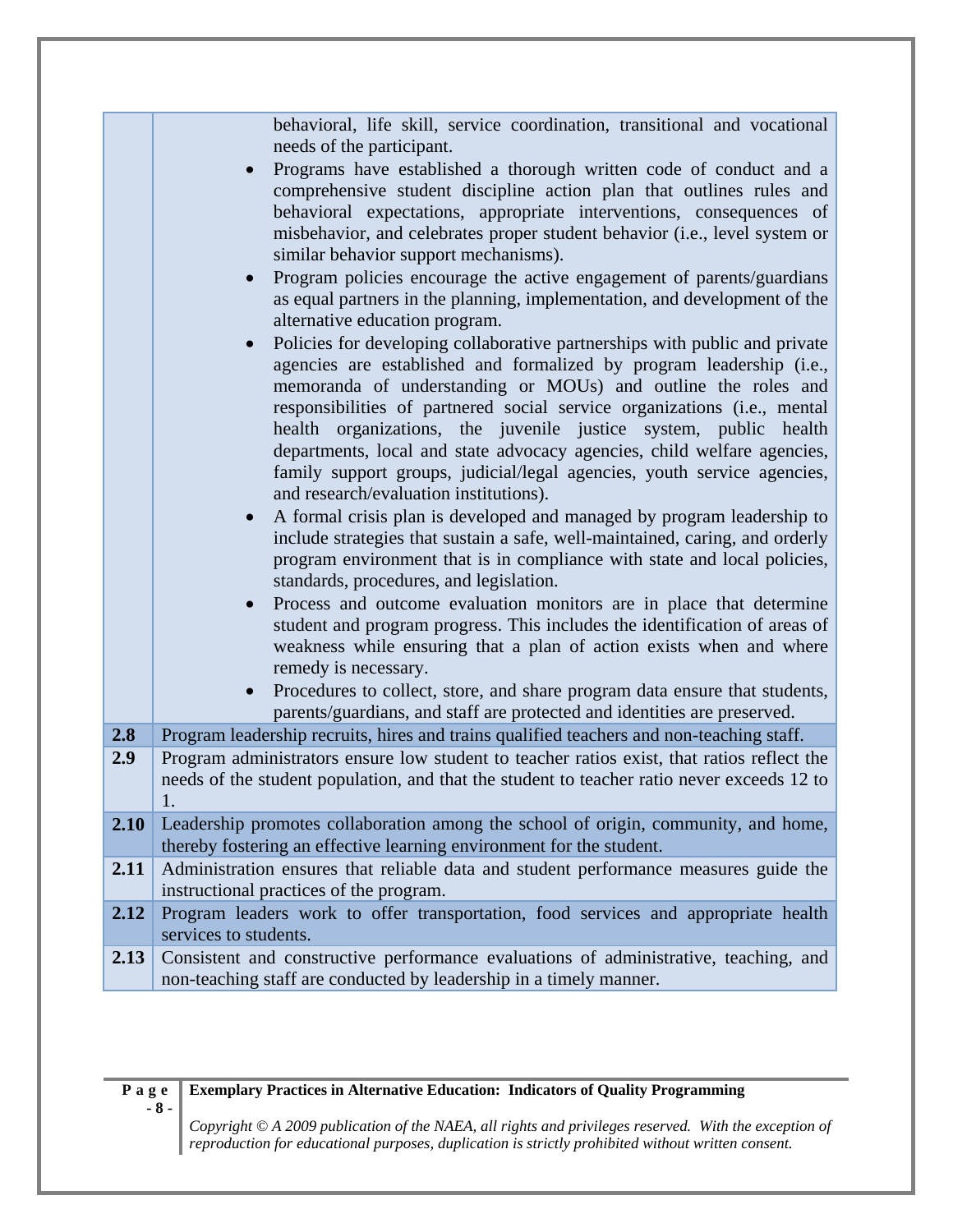#### **EXEMPLARY PRACTICE 3.0: CLIMATE AND CULTURE**

An exemplary alternative education program maintains a safe, caring, and orderly climate and culture that promotes collegial relationships among students, parents/guardians, and program staff. The program culture and climate are characterized by a positive rather than punitive atmosphere for behavioral management and student discipline. Program staff establishes clear expectations for learning and student conduct. The staff actively models and rewards appropriate student behavior. The program uses proven practices such as positive behavior support to organize student support systems. The alternative program actively promotes connections among students and between program staff that is positive and encourages academic, behavioral, and social success.

#### **Indicators of Quality Programming:**

| 3.1  | Alternative education services are efficiently organized into effective delivery systems                                                                                                                                                                                                                                                                                                                                                             |
|------|------------------------------------------------------------------------------------------------------------------------------------------------------------------------------------------------------------------------------------------------------------------------------------------------------------------------------------------------------------------------------------------------------------------------------------------------------|
|      | whether the entity is an alternative school, program, or classroom.                                                                                                                                                                                                                                                                                                                                                                                  |
| 3.2  | The program is housed in a safe, well maintained, aesthetically pleasing, and physically<br>accessible environment that supports optimal student learning.                                                                                                                                                                                                                                                                                           |
| 3.3  | Rules and behavioral expectations are clearly written (i.e., code of conduct and<br>comprehensive student discipline action plan), understood and accepted by staff,<br>students, and parents/guardians. Both mechanisms ensure that students are actively<br>taught, rewarded, recognized and monitored which guide and manage student behavior,<br>evaluate progress, and direct the learner's experience in the alternative education<br>program. |
| 3.4  | The program has a designated team of representatives (i.e., administrative, teaching and<br>non-teaching staff, parents/guardians, and, if possible, student representatives) that<br>strategically plan, monitor, and implement prevention and intervention strategies that<br>reflect the culture and climate of the alternative education program.                                                                                                |
| 3.5  | The program actively promotes student engagement and affords students with the<br>opportunity to have a role in shaping the learning environment to facilitate feelings of<br>connectedness.                                                                                                                                                                                                                                                         |
| 3.6  | The alternative education program communicates high expectations for teacher<br>performance, which in turn results in improved student academics and behavior with<br>opportunities to celebrate individual successes on a regular basis.                                                                                                                                                                                                            |
| 3.7  | Student and staff evaluation data and feedback regarding the program are presented at<br>staff meetings and used to make appropriate programming changes.                                                                                                                                                                                                                                                                                            |
| 3.8  | The program demonstrates an understanding and sensitivity to academic, behavioral,<br>cultural, developmental, gender, and societal needs of students, parents/guardians and<br>the community.                                                                                                                                                                                                                                                       |
| 3.9  | Short and long-term program goals address the needs of the students, staff,<br>parents/guardians, and the program.                                                                                                                                                                                                                                                                                                                                   |
| 3.10 | Program objectives are measurable and built upon student academic achievement,                                                                                                                                                                                                                                                                                                                                                                       |
|      | student behavior, and social improvement and are the basis of program accountability,                                                                                                                                                                                                                                                                                                                                                                |
|      | evaluation, and improvement.                                                                                                                                                                                                                                                                                                                                                                                                                         |
| Page | <b>Exemplary Practices in Alternative Education: Indicators of Quality Programming</b>                                                                                                                                                                                                                                                                                                                                                               |
|      | $-9-$<br>Copyright $\odot$ A 2009 publication of the NAEA, all rights and privileges reserved. With the exception of<br>reproduction for educational purposes, duplication is strictly prohibited without written consent.                                                                                                                                                                                                                           |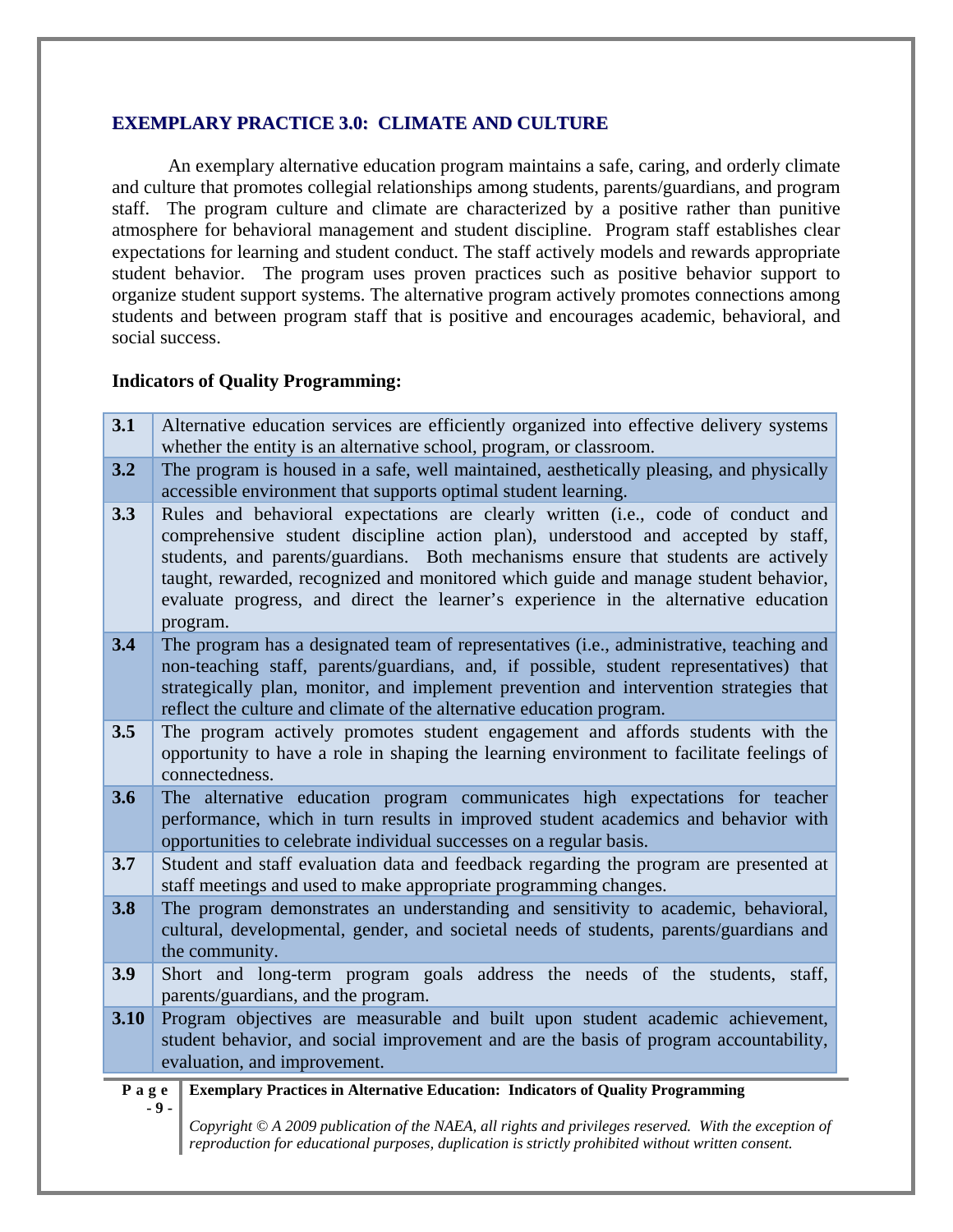#### **EXEMPLARY PRACTICE 4.0: STAFFING AND PROFESSIONAL DEVELOPMENT**

An exemplary alternative education program is staffed with effective, innovative, and qualified individuals trained in current research based teaching methods that facilitate active learning. Written professional development plans exist that identify staff training needs, match needs to relevant training, emphasize quality implementation of research based and best practices, and establish performance evaluations aimed at improving program and student outcomes and overall program quality.

#### **Indicators of Quality Programming:**

| 4.1  | The program employs enthusiastic, energetic, and innovate teachers who demonstrate<br>multiple teaching styles.                                                                                                                                                                                                  |
|------|------------------------------------------------------------------------------------------------------------------------------------------------------------------------------------------------------------------------------------------------------------------------------------------------------------------|
| 4.2  | The staff understands and practices the concept of facilitative learning.                                                                                                                                                                                                                                        |
| 4.3  | The diversity of the staff mirrors the diversity of the student body and the experience of<br>the alternative education faculty mirrors the faculty experience of the school district.                                                                                                                           |
| 4.4  | A sufficient number of teaching and non-teaching staff are working in or assigned to the<br>alternative education program.                                                                                                                                                                                       |
| 4.5  | Staff members create written professional development plans that facilitate personal and<br>professional growth, identify the professional development needs of the individual,<br>establish short and long term goals, and align professional development training to<br>address the individual's overall plan. |
| 4.6  | Professional development reflects a good use of internal and external resources by the<br>program.                                                                                                                                                                                                               |
| 4.7  | The focus of professional development relates to positive student outcomes across<br>academic, behavioral, life skill, service coordination, transitional and vocational domains<br>and increases the likelihood of student success in present and future settings.                                              |
| 4.8  | The program uses a variety of professional development approaches, including<br>technology, to accomplish the goals of improving instruction and increasing student<br>achievement.                                                                                                                              |
| 4.9  | Professional development opportunities include information related to effectively<br>collaborating with community support services and how to connect with students and<br>families.                                                                                                                             |
| 4.10 | The program strategically increases staff capacity through training, modeling and<br>ensuring the use of research based strategies that align with the needs of the program<br>population.                                                                                                                       |
| 4.11 | Sufficient resources, such as time, substitutes, and incentives allow all staff to participate<br>in workshops, conferences, and seminars.                                                                                                                                                                       |
| 4.12 | Administration ensures that ongoing professional development is geared towards the<br>adult learner, promotes lifelong learning, helps build the staff's capacity through the use<br>of research based strategies and best practices, and ensures that learned techniques are<br>implemented.                    |

**Page - 10 - Exemplary Practices in Alternative Education: Indicators of Quality Programming**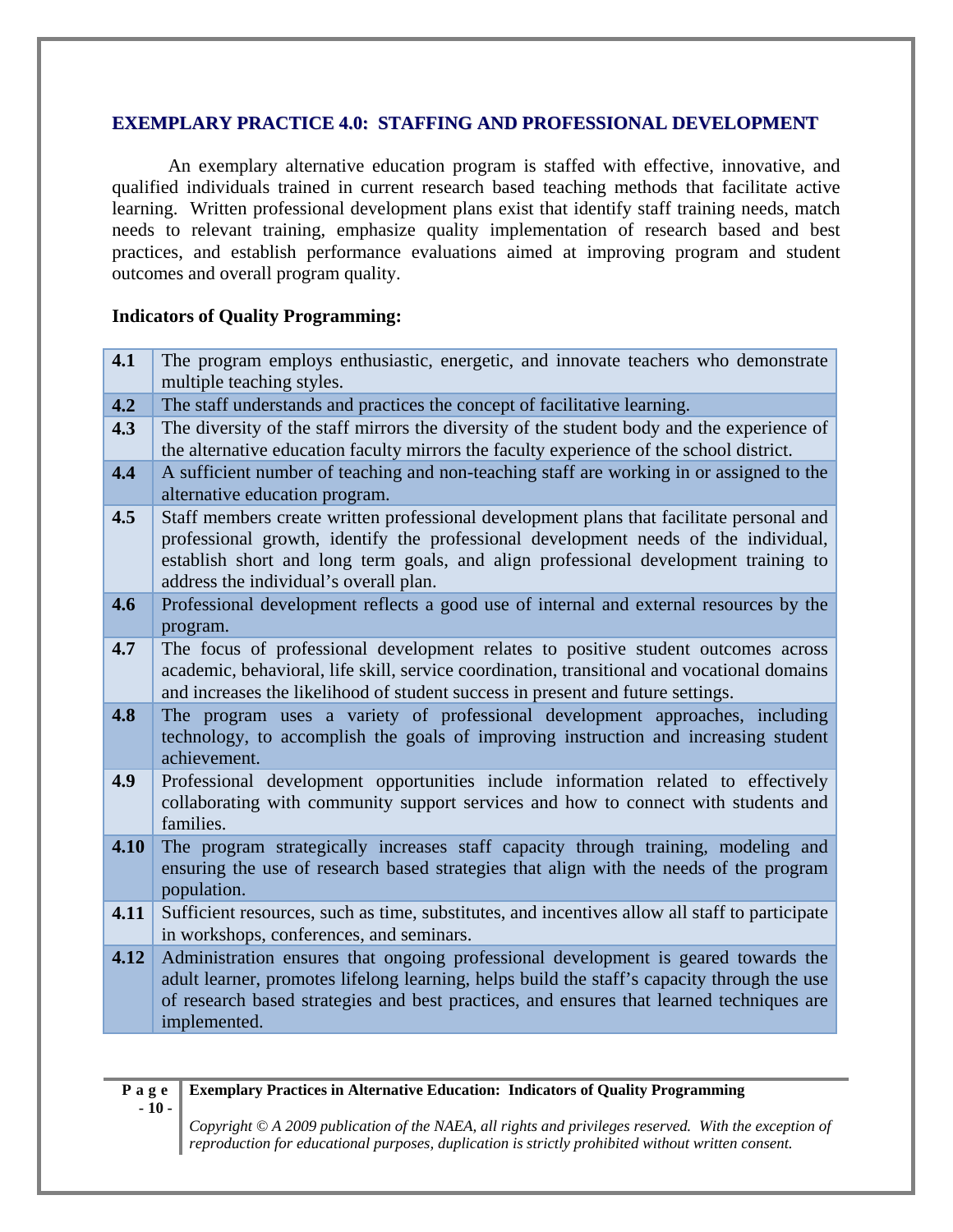#### **EXEMPLARY PRACTICE 5.0: CURRICULUM AND INSTRUCTION**

An exemplary alternative education program maintains high academic expectations for students across academic, behavioral, life skill, service coordination, transitional and vocational domains. Furthermore, the program integrates a creative and engaging curricula and instructional methods that are relevant to the individual student's needs. Additionally, the program uses an integrated, well-organized framework of research based curricula and teaching practices designed to address the "whole" student while continuing to meet or exceed federal and state standards.

#### **Indicators of Quality Programming:**

| 5.1  | The alternative education program ensures that all students have access to the academic<br>core curriculum.                                                                                                                                                                                                                                                                                                                                                                                                                                                                                                                                                                                                                                                                                                                                                                                                                                                                                                                                                                                                                                                                                                                                                                                                                                                                                                                                                                                                                                                  |
|------|--------------------------------------------------------------------------------------------------------------------------------------------------------------------------------------------------------------------------------------------------------------------------------------------------------------------------------------------------------------------------------------------------------------------------------------------------------------------------------------------------------------------------------------------------------------------------------------------------------------------------------------------------------------------------------------------------------------------------------------------------------------------------------------------------------------------------------------------------------------------------------------------------------------------------------------------------------------------------------------------------------------------------------------------------------------------------------------------------------------------------------------------------------------------------------------------------------------------------------------------------------------------------------------------------------------------------------------------------------------------------------------------------------------------------------------------------------------------------------------------------------------------------------------------------------------|
| 5.2  | Teachers are highly qualified in the content area based on individual state standards.                                                                                                                                                                                                                                                                                                                                                                                                                                                                                                                                                                                                                                                                                                                                                                                                                                                                                                                                                                                                                                                                                                                                                                                                                                                                                                                                                                                                                                                                       |
| 5.3  | Teachers are competent in research based teaching techniques and behavior management<br>strategies appropriate for the target student population.                                                                                                                                                                                                                                                                                                                                                                                                                                                                                                                                                                                                                                                                                                                                                                                                                                                                                                                                                                                                                                                                                                                                                                                                                                                                                                                                                                                                            |
| 5.4  | The program operates in full compliance with laws governing students with special<br>needs.                                                                                                                                                                                                                                                                                                                                                                                                                                                                                                                                                                                                                                                                                                                                                                                                                                                                                                                                                                                                                                                                                                                                                                                                                                                                                                                                                                                                                                                                  |
| 5.5  | Curricular options reflect, but are not limited to, those offered in the traditional<br>educational setting.                                                                                                                                                                                                                                                                                                                                                                                                                                                                                                                                                                                                                                                                                                                                                                                                                                                                                                                                                                                                                                                                                                                                                                                                                                                                                                                                                                                                                                                 |
| 5.6  | Teaching across all curricula is employed by program staff.                                                                                                                                                                                                                                                                                                                                                                                                                                                                                                                                                                                                                                                                                                                                                                                                                                                                                                                                                                                                                                                                                                                                                                                                                                                                                                                                                                                                                                                                                                  |
| 5.7  | The alternative education program individualizes the student's curriculum and<br>instruction utilizing an individualized student learner plan (ISLP). The plan engages and<br>challenges the student while also addressing the academic, behavioral, life skill, service<br>coordination, transitional and vocational needs of the participant. The learner plan and<br>processes include the following:<br>A Student Support Team (SST) is established and involved in forming and<br>monitoring the student's progress on the learner plan while further providing the<br>reinforcement necessary for achievement.<br>Parents/guardians are on the SST and involved in drafting, developing, and<br>implementing the student's ISLP to include processes for communicating the<br>learner's progress to the parents/guardians.<br>Plans are developed based on the student's differentiated (remedial or<br>$\bullet$<br>accelerated) needs.<br>Processes for the learner plan include reviewing current credit attainment and<br>ensuring that the student is making adequate progress toward graduation.<br>Four areas are embedded into the learner plan that engages the student in<br>$\bullet$<br>planning for the following: community participation, employment, independent<br>living and post-secondary education.<br>Teachers utilize individual student data in making instructional decisions and<br>$\bullet$<br>developing the learner plan.<br>Plans incorporate goals for changing negative behavior patterns which may have<br>$\bullet$ |
|      |                                                                                                                                                                                                                                                                                                                                                                                                                                                                                                                                                                                                                                                                                                                                                                                                                                                                                                                                                                                                                                                                                                                                                                                                                                                                                                                                                                                                                                                                                                                                                              |
| Page | <b>Exemplary Practices in Alternative Education: Indicators of Quality Programming</b><br>$-11-$<br>Copyright $\odot$ A 2009 publication of the NAEA, all rights and privileges reserved. With the exception of                                                                                                                                                                                                                                                                                                                                                                                                                                                                                                                                                                                                                                                                                                                                                                                                                                                                                                                                                                                                                                                                                                                                                                                                                                                                                                                                              |
|      | reproduction for educational purposes, duplication is strictly prohibited without written consent.                                                                                                                                                                                                                                                                                                                                                                                                                                                                                                                                                                                                                                                                                                                                                                                                                                                                                                                                                                                                                                                                                                                                                                                                                                                                                                                                                                                                                                                           |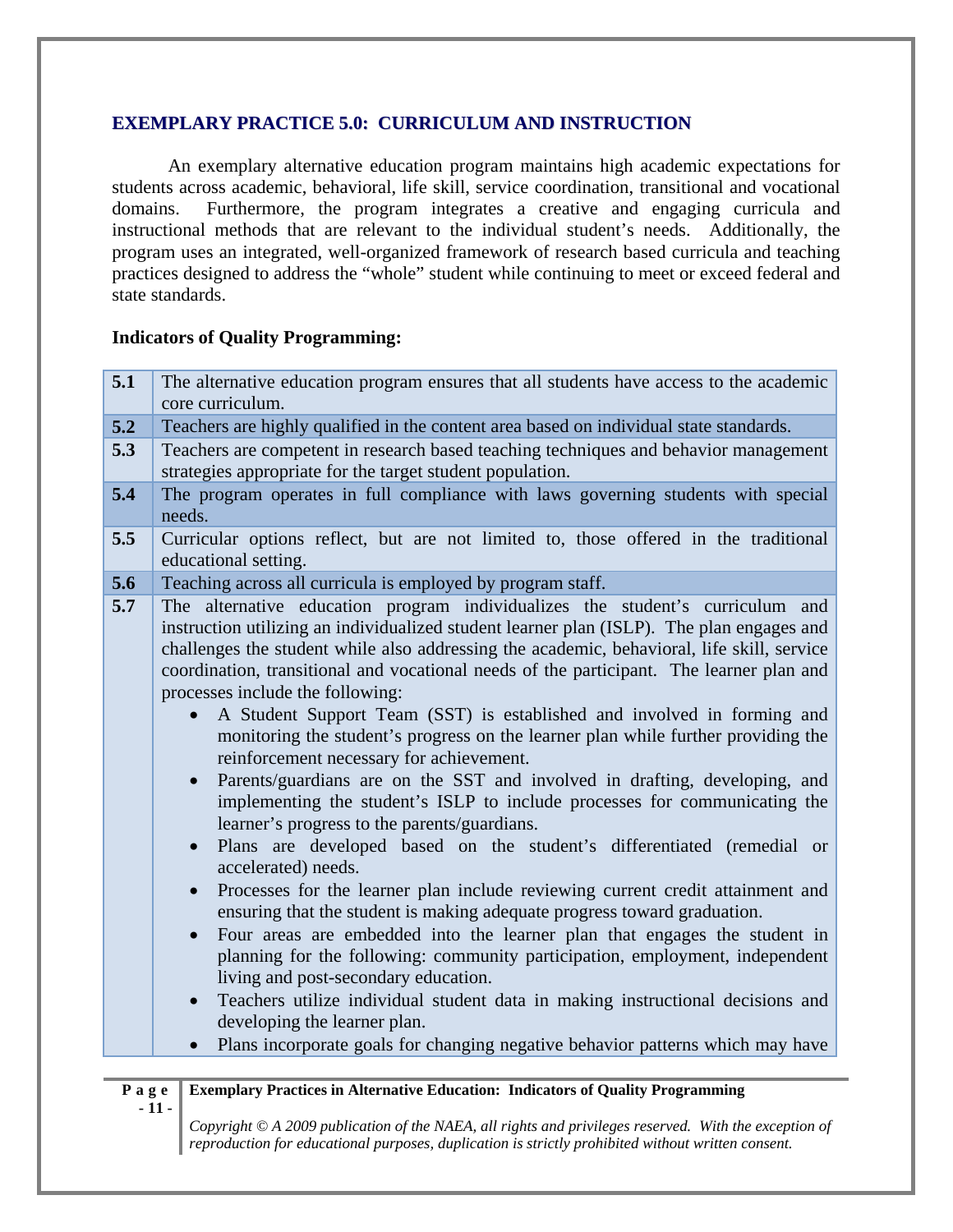|      | impeded the student's progress and success (e.g., absences, suspension and/or                                                                                                                                                                                                                                                                                                                     |
|------|---------------------------------------------------------------------------------------------------------------------------------------------------------------------------------------------------------------------------------------------------------------------------------------------------------------------------------------------------------------------------------------------------|
|      | expulsion, tardiness, etc.).                                                                                                                                                                                                                                                                                                                                                                      |
|      | The learner plan addresses required services to meet the educational needs of<br>students with disabilities.                                                                                                                                                                                                                                                                                      |
|      | Formal and informal assessments document students' progress<br>toward<br>$\bullet$<br>completion of the ISLP and are used to determine programming changes for the<br>student.                                                                                                                                                                                                                    |
|      | The plan allows the student to monitor his or her own learning and progress<br>$\bullet$<br>while promoting lifelong learning.                                                                                                                                                                                                                                                                    |
| 5.8  | Teachers identify and provide appropriate instruction designed to close gaps in student<br>learning.                                                                                                                                                                                                                                                                                              |
| 5.9  | A variety of instructional strategies are employed to accommodate for students with<br>different backgrounds, individual learning styles (e.g. visual, auditory, and kinesthetic<br>learners), and multiple intelligences.                                                                                                                                                                        |
| 5.10 | Students have opportunities to learn and/or participate in non-core content areas to<br>include, but not limited to, the following: adventure learning, art, character education,<br>health, music, physical activities/education, recreation, and vocational education.                                                                                                                          |
| 5.11 | Programs promote community involvement using service learning as a teaching and<br>learning strategy that integrates meaningful community service with instruction, teaches<br>civic responsibility, and aims to strengthen the learner's role in his or her community.<br>Furthermore, the community involvement component includes student reflection as a<br>part of the learner's experience. |
| 5.12 | Instruction integrates life skills (e.g., career preparation, citizenship, conflict resolution,<br>decision making skills, problem solving, public speaking, self-management, social skills,<br>teamwork, time management, work-based learning, etc.) into the curricula and affords<br>the student with opportunities to put the acquired skills into action.                                    |
| 5.13 | Secondary programs provide opportunities for career exploration (e.g., job shadowing<br>and training, mentorships, work-based learning, career fairs, etc.) related to the student's<br>career interests and postsecondary goals.                                                                                                                                                                 |
| 5.14 | Group delivery systems are used to build social relationships by supporting collaboration<br>and teamwork.                                                                                                                                                                                                                                                                                        |
| 5.15 | The alternative education program uses researched based dropout prevention strategies<br>for those learners at risk of dropping out of school.                                                                                                                                                                                                                                                    |
| 5.16 | Technology is embedded in the curricular delivery process and distance learning is<br>utilized when appropriate.                                                                                                                                                                                                                                                                                  |
| 5.17 | The curriculum is supported by access to a balance of up-to-date, well-maintained<br>collection of textbooks, library media, technology, software, and other instructional<br>supplies and materials.                                                                                                                                                                                             |

#### **Exemplary Practices in Alternative Education: Indicators of Quality Programming**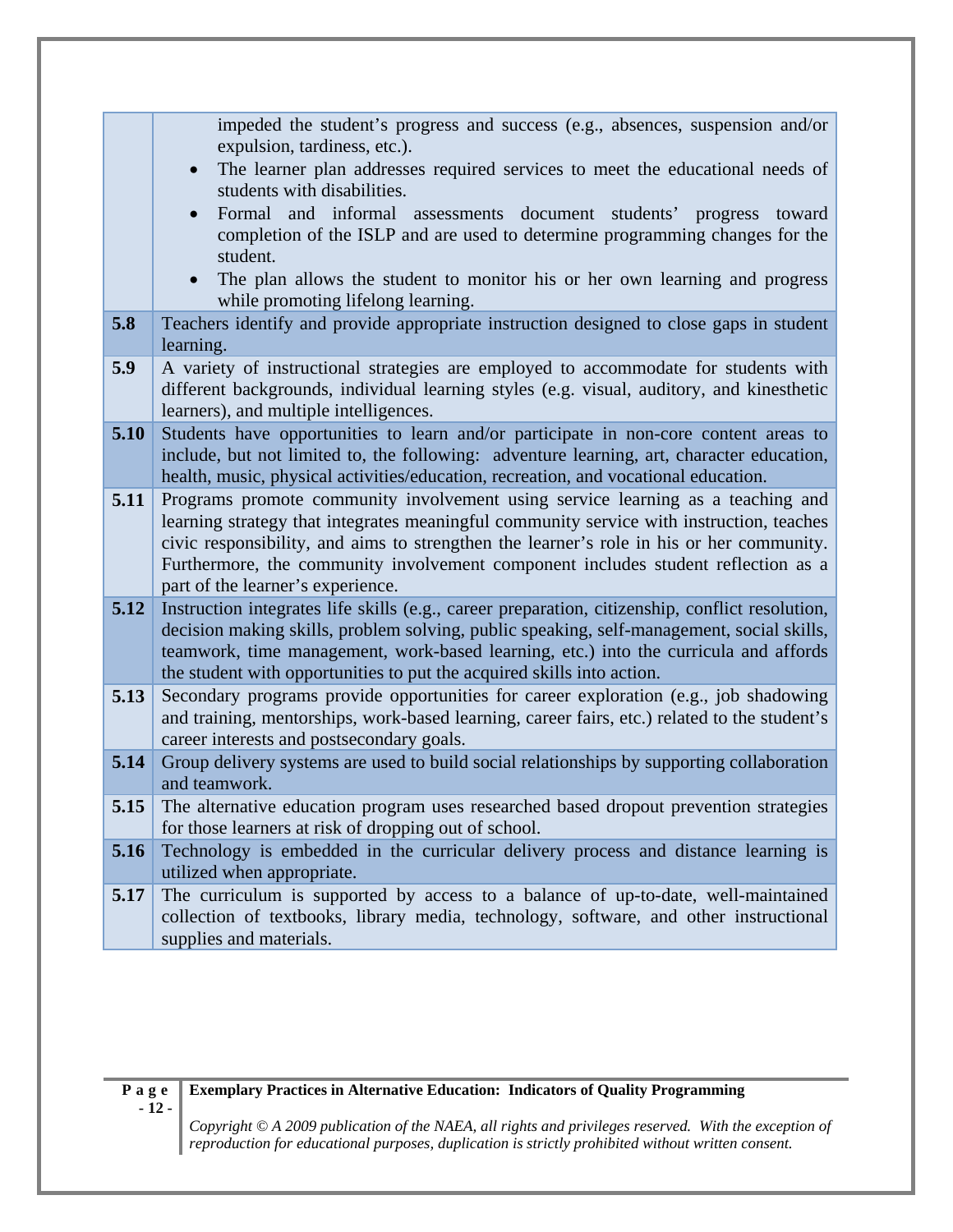#### **EXEMPLARY PRACTICE 6.0: STUDENT ASSESSMENT**

An exemplary alternative education program includes screening, progress monitoring, diagnostic and outcome-based measurements and procedures to improve short and long term results at the student level. Student assessments are used to measure achievement and indentify specific learner needs. The program exercises a research based framework that values use of reliable measures to monitor student progress and adjust program services accordingly.

#### **Indicators of Quality Programming:**

- **6.1** Program administrators enforce data-driven accountability to measure achievement and identify individual learner needs.
- **6.2** The purpose of assessments is clearly defined and communicated to students, staff and parents/guardians.
- **6.3** Data collection procedures are clearly outlined to ensure reliable and valid student assessment results.
- **6.4** Teachers use formative and summative assessment tools that are frequent, rigorous, and align with curriculum and instruction to track student performance and progress.
- **6.5** The program utilizes multiple assessments that continually monitor the academic, behavioral, life skill, service coordination, transitional and vocational needs of the student while using those assessments to make individual programming decisions for the learner.
- **6.6** Frequent, reliable and rigorous measures using both quantitative and qualitative procedures are used to identify student progress as prescribed by the district and state.
- **6.7** Assessments are directly linked to choosing curriculum and instructional methods while accommodating a variety of learning styles and multiple intelligences.
- **6.8 Results** of assessments are used to inform students and parents/guardians of learner progress, guide curriculum and instruction, and monitor the individualized student learner plan (ISLP).

#### **Exemplary Practices in Alternative Education: Indicators of Quality Programming**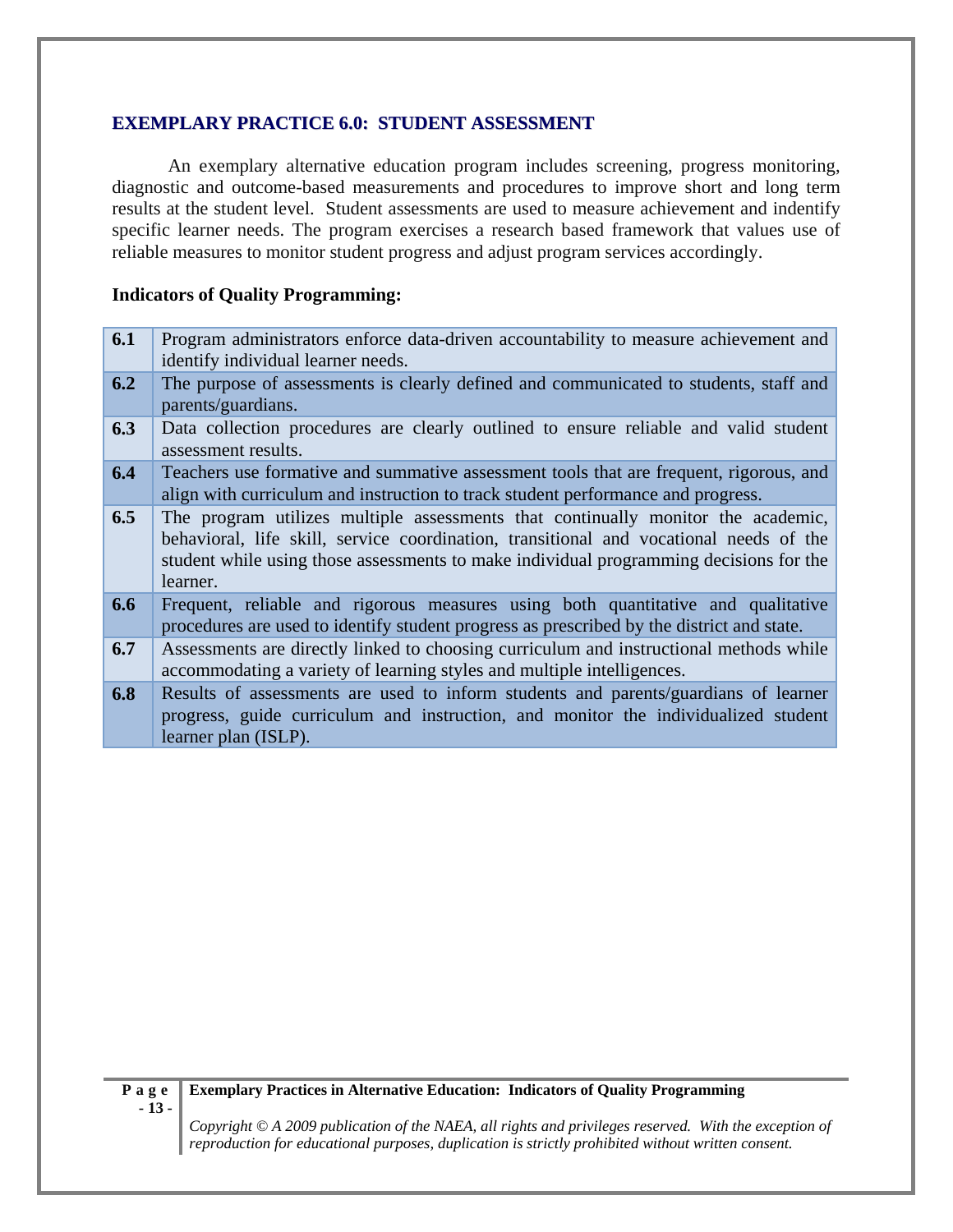#### **EXEMPLARY PRACTICE 7.0: TRANSITIONAL PLANNING AND SUPPORT**

An exemplary alternative education program has clear criteria and procedures for transitioning students from the traditional education setting to the alternative education setting, from the alternative program to the student's next education or workforce setting while ensuring timely access to community agencies and support services. This process calls for trained transitional personnel experienced in this particular area. Furthermore, the transitional process ensures that the alternative placement is the most appropriate placement for student's specific academic, behavioral, life skill, service coordination, transitional and vocational needs.

#### **Indicators of Quality Programming:**

**7.1** The alternative education program has a Screening Committee to ensure that the alternative placement is most appropriate for the student's specific academic, behavioral, life skill, service coordination, transitional and vocational needs (individual student, individual placement decision).

**7.2** The program has a formal transition process for students from pre-entry through postexit which includes the following elements: an orientation which consists of rapport building, assessment of the student, IEP review, information and record sharing regarding the student, short and long-term goal setting, development of an individualized student learner plan (ISLP), and other mechanisms designed to orient the student to the alternative education setting.

**7.3** Transition planning and the ISLP afford students the opportunity to maintain and accelerate their current progress toward graduation.

**7.4** A Student Support Team (SST) is established that consists of educators from the school of origin, educators from the alternative education program, the student, the parents/guardians and other trained transitional personnel. The team is directly involved in all aspects of the transitional process including assessment, planning, and implementation of the student's transitional plan and ISLP.

- **7.5** Transition planning includes referral and timely access to community agencies and support services such as mental health, public health, family support, housing, physical fitness activities, and other youth services.
- **7.6** When appropriate, students in the alternative education program are provided with opportunities to develop and maintain supportive links to the school of origin.
- **7.7** Student needs (i.e., academic, behavioral, life skill, service coordination, transitional and vocational needs) are addressed before, during, and after the student's transition.
- **7.8** Prior to a student's entrance and exit from the alternative education program, transition services are coordinated by the SST with all appropriate entities to ensure successful entry into the student's next educational setting or into the workforce.
- **7.9** Within the bounds of the Family Educational Rights and Privacy Act (FERPA), information sharing (availability of pertinent records) takes place between the school of origin, the alternative education program, and other social service organizations. Copies of the following items are forwarded to the alternative education program: attendance records, birth certificate, current health treatments and medications needed during the

#### **Page - 14 - Exemplary Practices in Alternative Education: Indicators of Quality Programming**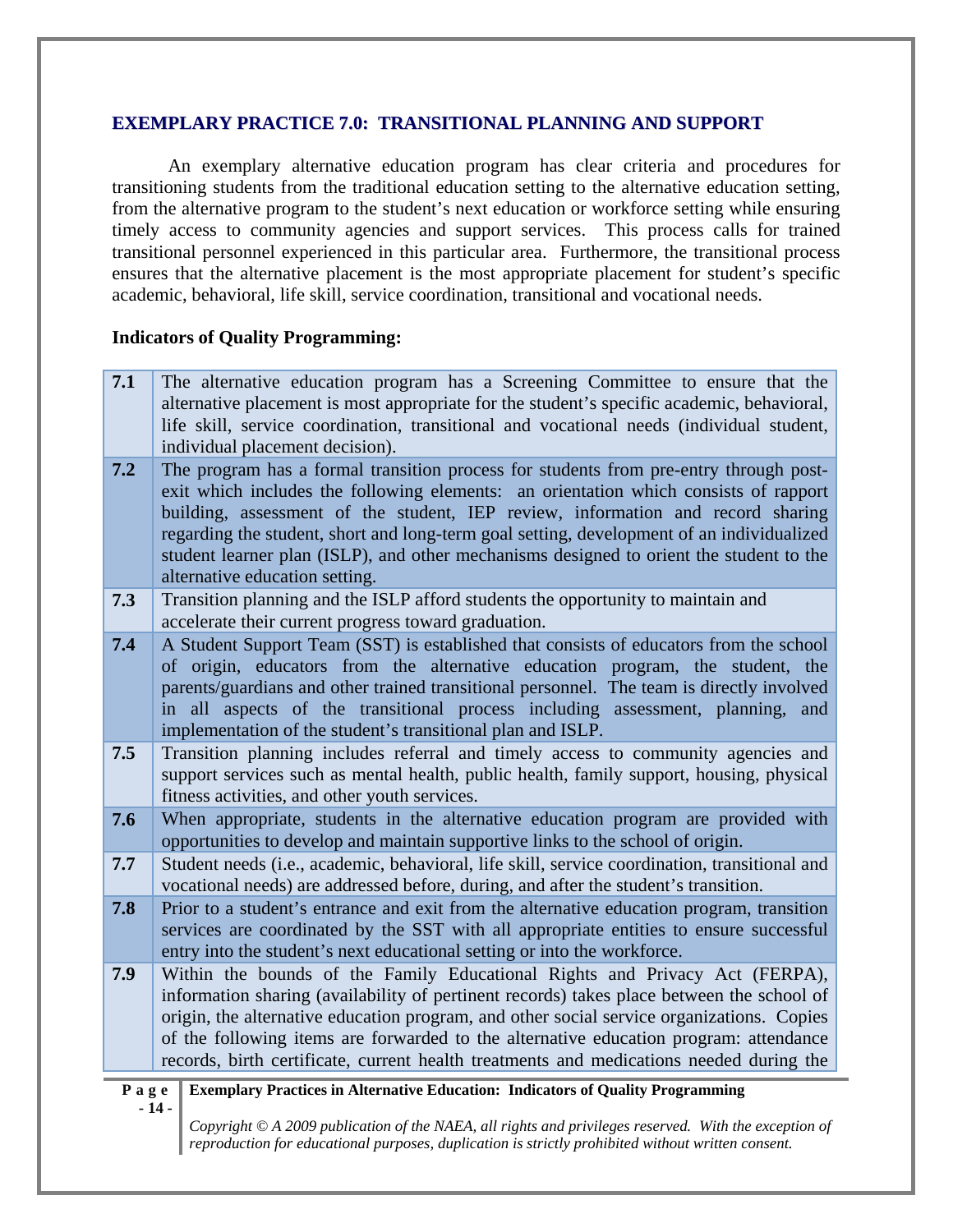school day, discipline records, immunization records, report cards, school enrollment letter, social security card, special education file and IEP (if applicable), state assessment test scores, transcripts and other appropriate information on the student.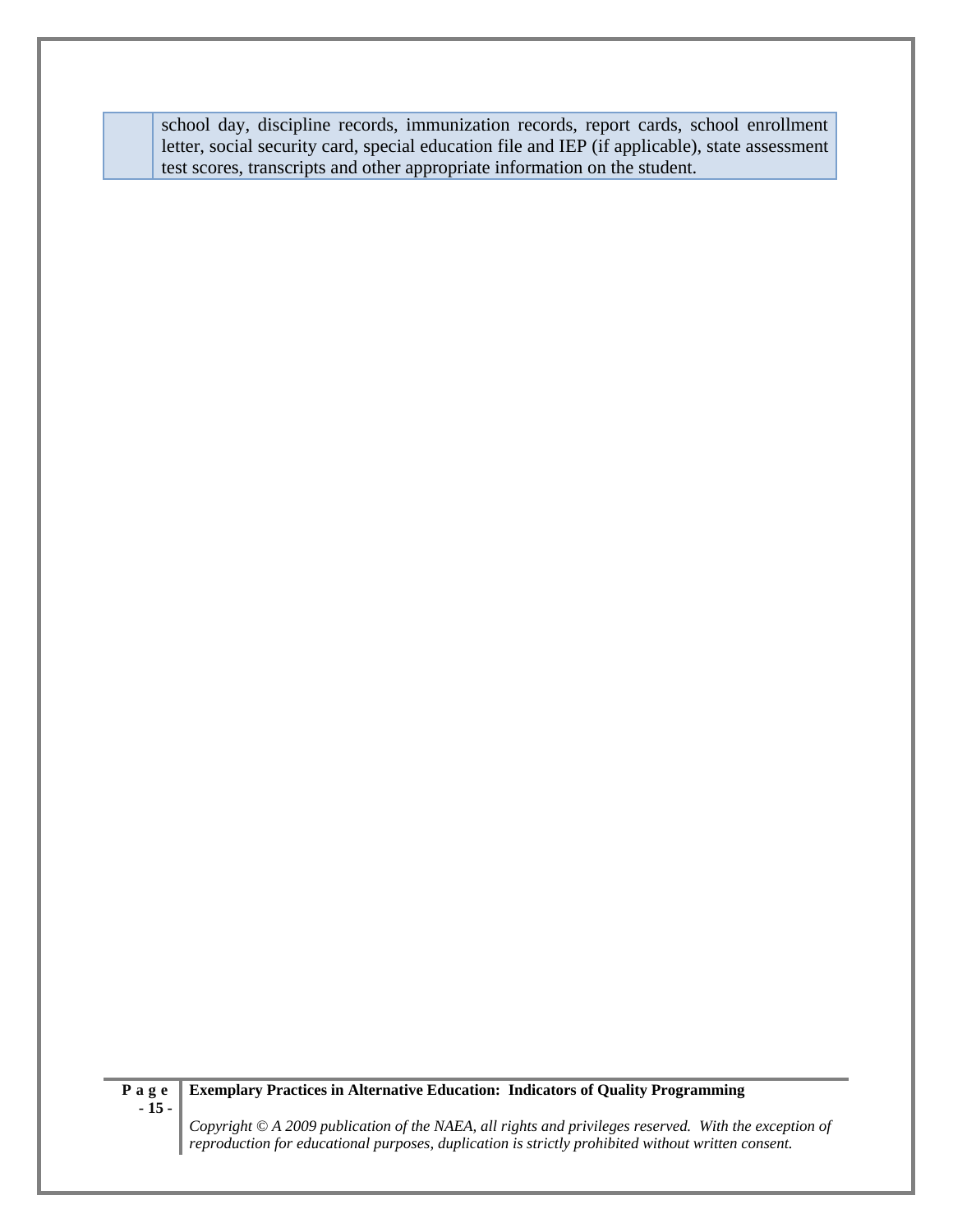#### **EXEMPLARY PRACTICE 8.0: PARENT/GUARDIAN INVOLVEMENT**

An exemplary alternative education program actively involves parents/guardians beyond parent/guardian-teacher meetings. The alternative program emphasizes a non-judgmental, solution-focused approach that incorporates parents/guardians as respected partners throughout the student's length of stay in the program. Furthermore, the program works with parents/guardians to provide proper training and support to advance the learning and personal success of each student in the program.

#### **Indicators of Quality Programming**

- **8.1** Parental/guardian involvement is welcomed and actively recruited by the alternative education program.
- **8.2** Effective communication and interaction takes places between parents/guardians and school staff to include being continually notified of students progress (regular progress reports or as needed).
- **8.3** Parents/guardians are recognized as equal partners and involved in the decision-making process for the student and the program, including the following: to serve on the Student Support Team (SST), to help develop the individualized student learner plan (ISLP), to help guide and direct the mission and purpose of the program via an Advisory Council, and to help evaluate the overall effectiveness of the alternative program.
- **8.4** Parents/guardians participate in solution-focused problem-solving for academic, behavioral, life skill, service coordination, transitional and vocational issues involving students.
- **8.5** Consultation regarding strategies to support the learning and personal success of students is made readily available to all parents/guardians.
- **8.6** Parents/guardians have access to parent education programs sponsored by the alternative education program or other community social service organizations.
- **8.7** Privacy is afforded to parents/guardians when engaging them as equal partners in the alternative program.
- **8.8** Procedures are in place to address all parent/guardian grievances in a timely fashion while respecting and considering the dispositions of parents/guardians.

#### **Exemplary Practices in Alternative Education: Indicators of Quality Programming**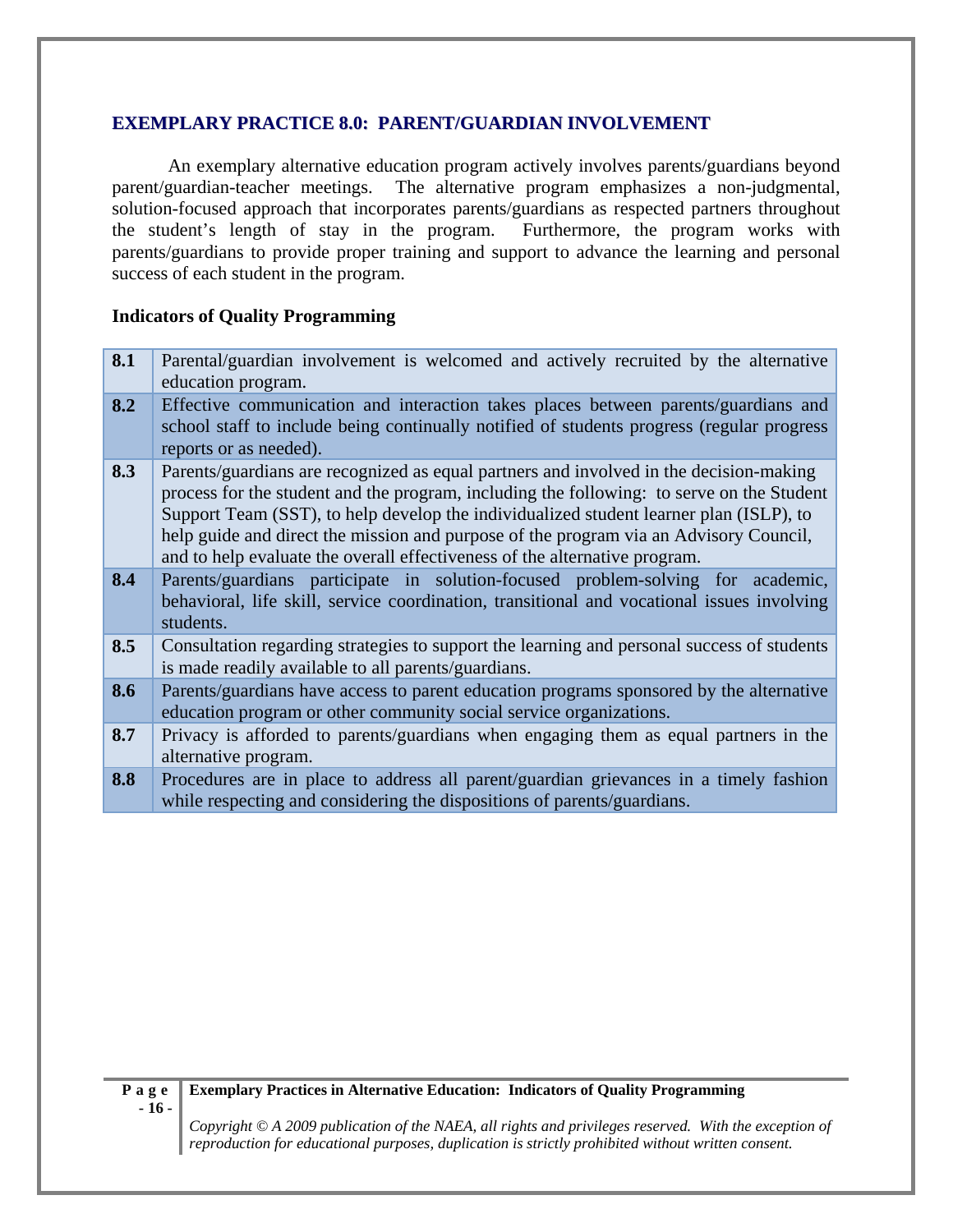#### **EXEMPLARY PRACTICE 9.0: COLLABORATION**

An exemplary alternative education program establishes authentic partnerships with community resources based on trust, open communication, clearly defined goals, and shared responsibility which links the program, home, and community. Collaborative partnerships promote opportunities for service learning, life skills, and career exploration for all students. Community representatives also have a role in the planning, resource development, and the decision-making process for the alternative program.

#### **Indicators of Quality Programming**

- **Page 9.1** Authentic partnerships with community resources are secured and established to help the alternative education program solve problems and achieve goals as outlined in the program's mission and purpose. **9.2** Partnerships are designed to support and enrich the program by including the community as a resource for education, advocacy and volunteerism. **9.3** Collaborations with community partners are based on trust, open communication, clearly defined goals, and shared responsibility which links the program, home, and community. **9.4** A comprehensive program of community relations is established by the alternative education program. **9.5** Partnerships exist with community service organizations, cultural groups, faith-based representatives and agencies, and business and industry. **9.6** Relationships are established that support the physical and mental health of students enrolled in the program. **9.7** There is a strong collaboration with law enforcement, the juvenile justice system, and juvenile treatment centers. When appropriate, these partnerships facilitate an integrated case management strategy and wraparound services for students and parents/guardians. **9.8** Program planning incorporates collaboration with community agencies and other support services that help in providing a comprehensive student assistance program which allows for referrals to community agencies when appropriate. **9.9** As needed, collaborative partnerships with public and private agencies are established, formalized (i.e., memoranda of understanding or MOUs), and outline the roles and responsibilities of partner social service organizations (i.e., mental health, juvenile justice, public health, advocacy agencies, child welfare, family support, judicial/legal, youth service agencies, and research/evaluation institutions). **9.10** Community representatives are drawn upon as resources during the planning phase of the individualized student learner plan (ISLP) that involves student planning for the following: community participation, employment, independent living and postsecondary education. **9.11** Community partners are utilized when integrating service learning, life skills, and career exploration into the alternative education program. **9.12** Community representatives serve on the Advisory Board and assist in planning, resource development, and decision-making for the alternative program.
	- **17**

#### **Exemplary Practices in Alternative Education: Indicators of Quality Programming**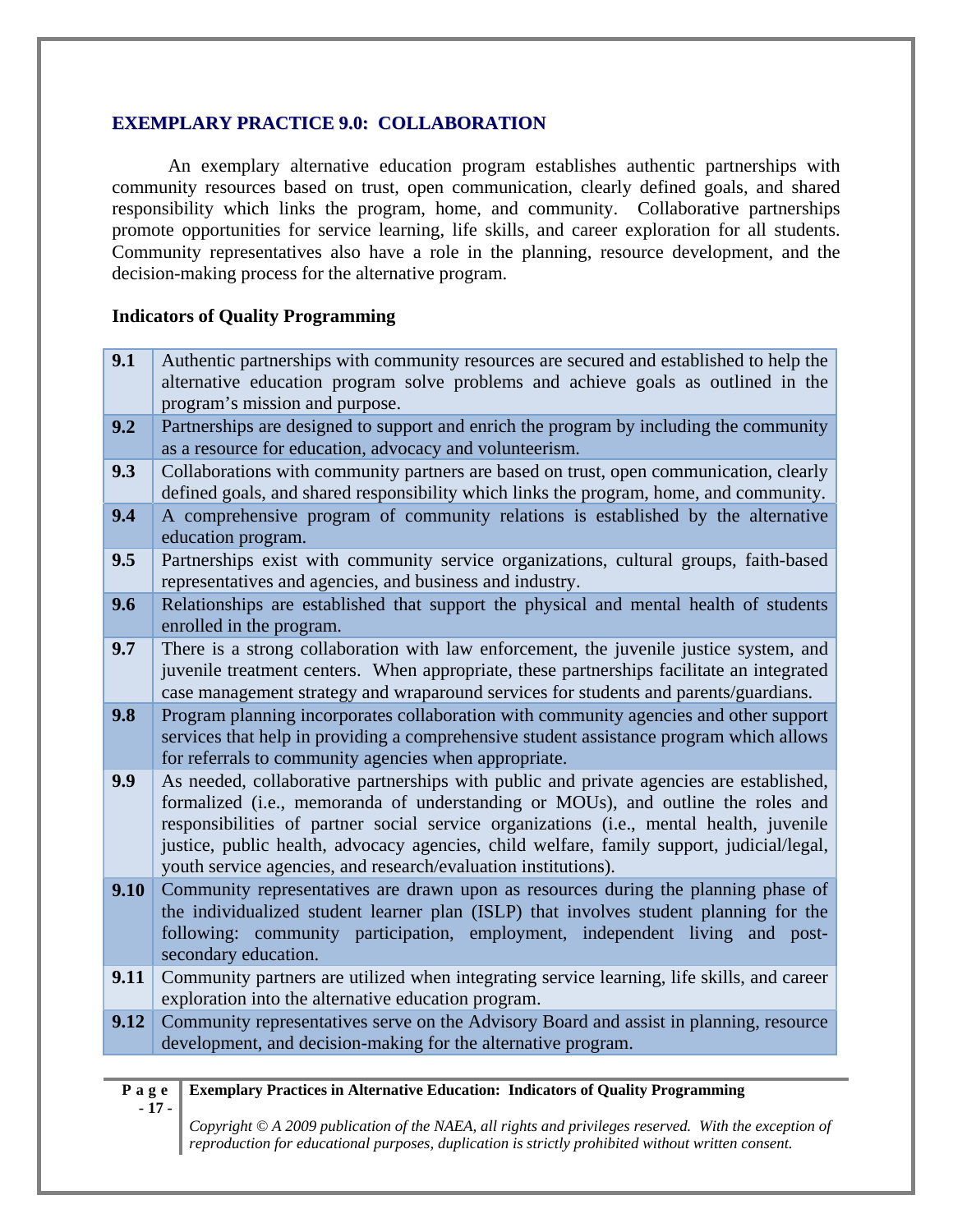#### **EXEMPLARY PRACTICE 10.0: PROGRAM EVALUATION**

An exemplary alternative education program systematically conducts program evaluations for continuous program improvement. Data triangulation is employed with three different sources of data collected for analysis. Data collection includes the following items: program implementation ratings, student outcome data, and student, parent/guardian, and staff surveys. All sources of data are gathered and used to assess quality, provide a course for improvement, and direct future activities of the program. The guidelines presented herewith titled *Exemplary Practices in Alternative Education: Indicators of Quality Programming* as well as state specific standards would be an appropriate means in which to evaluate the program.

#### **Indicators of Quality Programming**

| <b>10.1</b> The alternative education program routinely conducts program evaluations to determine |
|---------------------------------------------------------------------------------------------------|
| progress toward meeting the mission and purpose of the program, and plans for                     |
| continuous program improvement.                                                                   |
| 10.2 Evaluation measures include a review of program implementation ratings (based on             |

- observable data). Ratings are given based on alignment with state specific standards and *Exemplary Practices in Alternative Education: Indicators of Quality Programming.*
- **10.3** Student outcome data for core content, non-core content areas, and non-academic areas are gathered as a means to evaluate the success of the alternative program. This includes collecting data on the following: absences, disciplinary data, credits earned, dropout statistics, grades, graduation rates, student achievement data, and recidivism rates (quasiexperimental design).
- **10.4** Student, parent/guardian, and community surveys are administered by the alternative education program to assess attitudes and opinions about discipline, program culture and climate, the learning environment, staff-student and staff-parent/guardian and programcommunity relations, perceptions of program effectiveness, and success relative to students' academic, behavioral, and social progress.
- **10.5** Staff surveys are administered by the program to assess attitudes and opinions about discipline, program culture and climate, the learning environment, staffadministrator/staff-staff relations, perceptions of program effectiveness and success relative to students' academic, behavioral, and social progress.
- **10.6** Transition services are routinely evaluated to determine the program's effectiveness in transitioning the student to the next educational setting or into the workforce. Evaluation of transitional services includes follow-up visits with past students of the program.
- **10.7** Program evaluation results are used to develop or update a plan for continuous program improvement.
- **10.8** When available, an external evaluator is called upon to evaluate the program's effectiveness based on the principles set forth. The NAEA offers external evaluators as part of an effort to provide outreach. For more information visit our website at: http://the-naea.org.

*Copyright © A 2009 publication of the NAEA, all rights and privileges reserved. With the exception of* 

|        | P a g e Exemplary Practices in Alternative Education: Indicators of Quality Programming                      |
|--------|--------------------------------------------------------------------------------------------------------------|
| $-18-$ |                                                                                                              |
|        | $\Box$ Copyright $\odot$ A 2009 publication of the NAEA, all rights and privileges reserved. With the except |
|        | reproduction for educational purposes, duplication is strictly prohibited without written consent.           |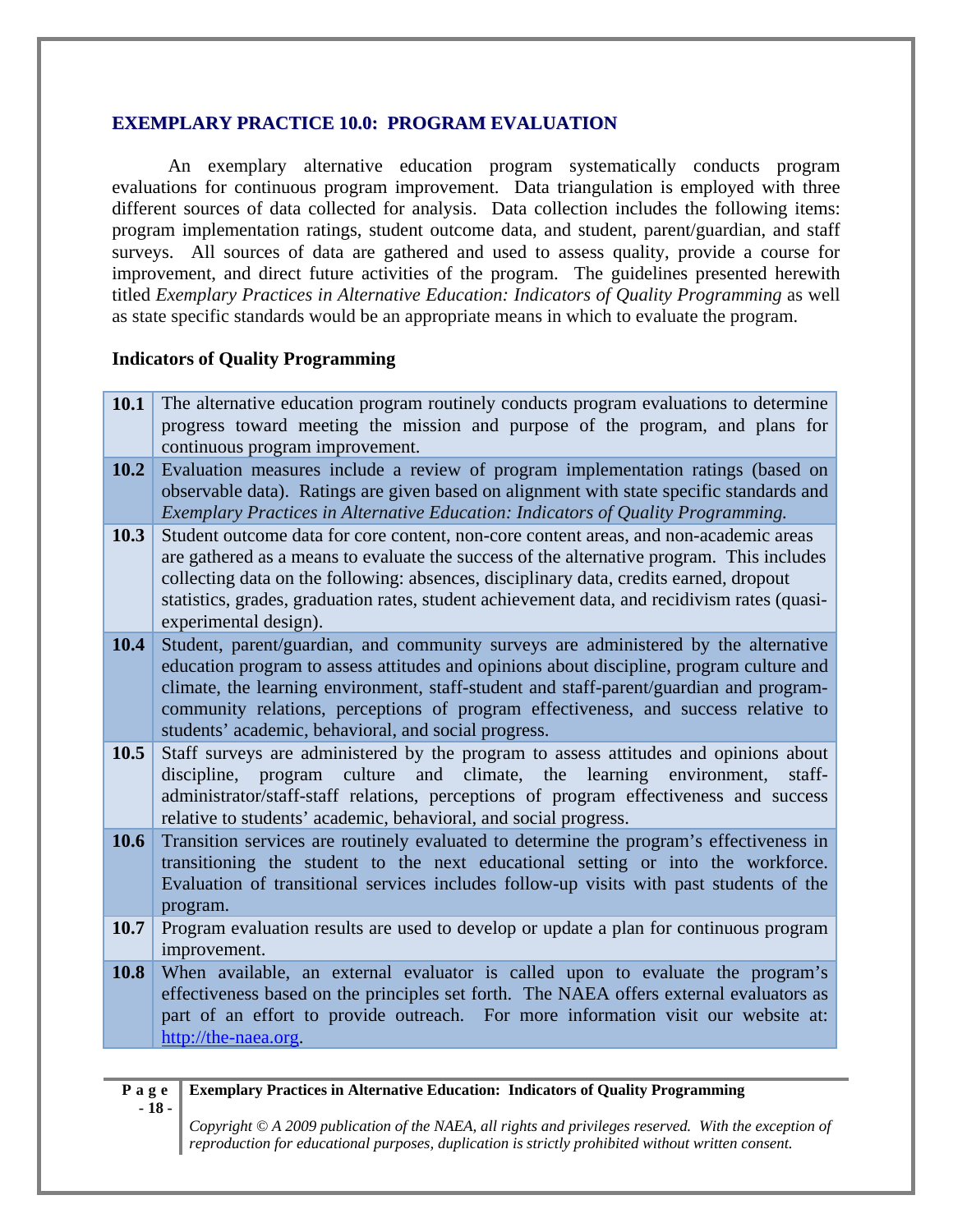#### **CONCLUSION, EXEMPLARY PRACTICES AWARD, AND ADDITIONAL RESOURCES**

For years the National Alternative Education Association (NAEA) has been dedicated to information sharing, identification of best practices, and advocacy for alternative learning and teaching. It is the hope of the authors, the Board of Directors, and the NAEA membership that *Exemplary Practices in Alternative Education: Indicators of Quality Programming* reflects that purpose. Furthermore, it is the intent of all individuals involved with this project that the framework presented will be used to promote viable new exemplary programs and evaluate the effectiveness of existing programs. It is hoped that this project will enhance the alternative education opportunities for students across the United States by providing a common core of principles and practices for alternative educators to exercise. It is through a collective vision that our students are assured the education they will need to seize the opportunities of tomorrow and to accept the responsibilities of our future.

In addition to providing exemplary practices, the NAEA wants to celebrate your program and student successes. If you are interested in highlighting the accomplishments of your students and program, the NAEA desires to hear from you. Furthermore, during 2009 the NAEA will begin identifying alternative education programs that embody the practices presented in this work. Recognized programs will be awarded with the NAEA's prestigious *Exemplary Practices in Alternative Education Award.* Recipient programs will serve as national models for those programs encountering challenges, and in addition, serve as model programs for

policy makers who have an interest in the progress and expansion of alternative education in the United States.

The NAEA also wants to remind members and other stakeholders that the Association is actively involved in outreach aimed at advancing alternative education. The Association is made up of constituents with vast and varied experience in alternative education programming. Representatives of the NAEA are available to provide on-site technical assistance, offer professional development opportunities, and serve as external program evaluators for state education agencies, school districts, and alternative education programs.

For questions regarding *Exemplary Practices in Alternative Education: Indicators of Quality Programming,* the 2009 *Exemplary Practices in Alternative Education Award,* or other consultation services visit the NAEA website at http://the-naea.org or contact James Vince Witty at (615) 532-4768.

**Page - 19 - Exemplary Practices in Alternative Education: Indicators of Quality Programming**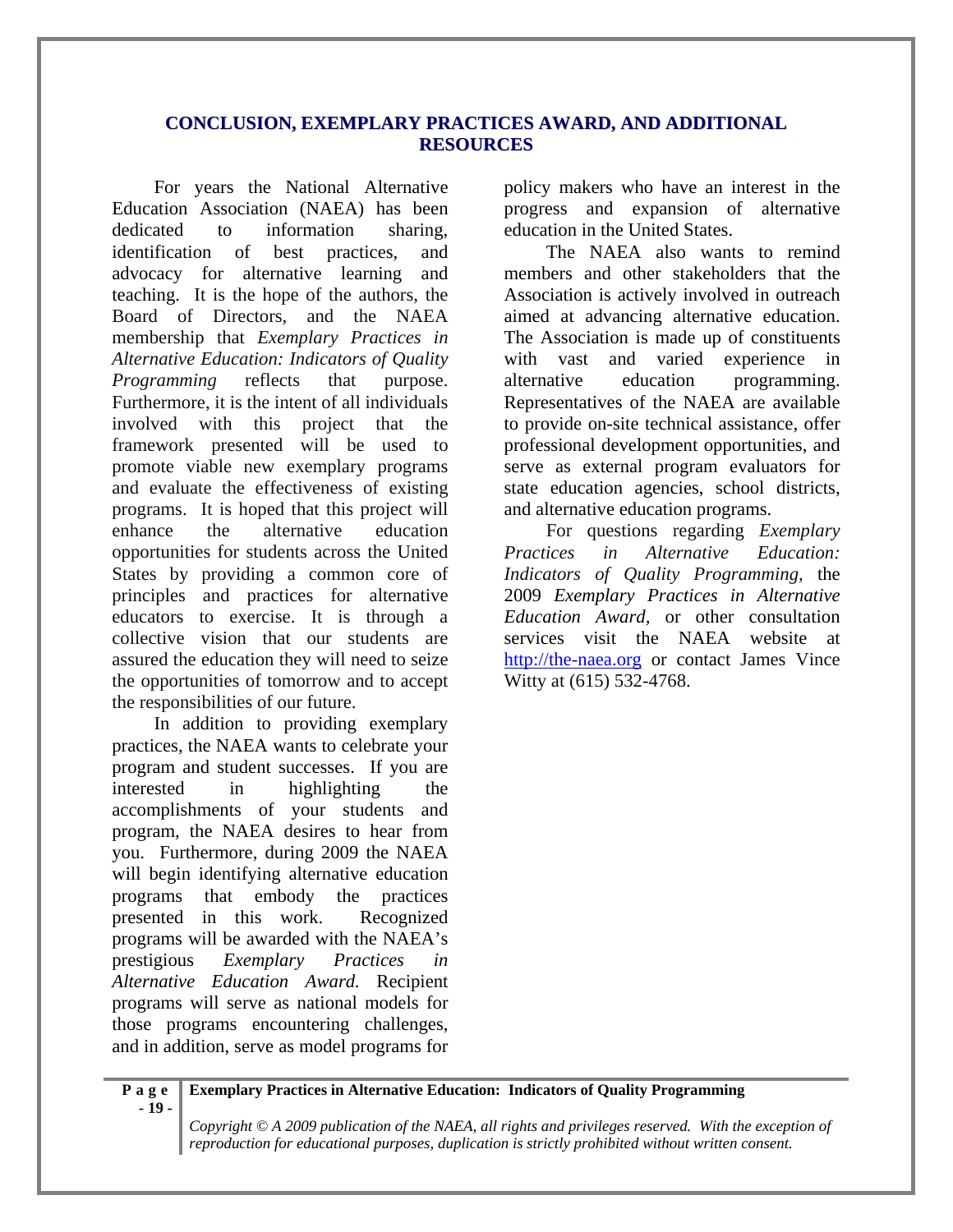#### **ACKNOWLEDGEMENT OF SOURCES CONSULTED**

- Aron, L. Y. (2003). *Towards a typology of alternative education programs: A compilation of elements from the literature.* The Urban Institute: Washington, DC.
- Aron, L. Y. (2006). *An overview of alternative education.* The Urban Institute: Washington, DC.
- Barr, R. D., & Parrett, W. H. (2001). *Hope fulfilled for at-risk and violent youth: K-12 programs that work* (2nd ed.). Needham Heights, MA: Allyn and Bacon.
- Chalker, C. S. (1996). *Effective alternative education programs: Best practices from planning through evaluating*. Lancaster, PA: Technomic Publishing Company.
- Bureau of Legislative Research. (2006). *Alternative learning environment report*. Little Rock, AR: Government Printing Office.
- Comptroller of the Treasury. (2005). *Tennessee's alternative schools.* Nashville, TN: Government Printing Office.
- DeJesus, E. (2000). *Undervalued & overlooked: Educational standards and out-of-school Youth.* Montgomery Village, MD: Youth Development & Research Fund.
- Fitzpatrick, J. L., Sanders, J. R., & Worthen, B. R. (2004). *Program evaluation: Alternative approaches and practical guidelines* (3rd ed.). Boston: Pearson.
- Gardenhire, C. W. (2007). *Alternative school administrators and teachers perception of effective school correlates in the organizational culture and operation of alternative schools*. Unpublished doctoral dissertation. University of Arkansas at Little Rock: Little Rock, Arkansas.

#### **Exemplary Practices in Alternative Education: Indicators of Quality Programming**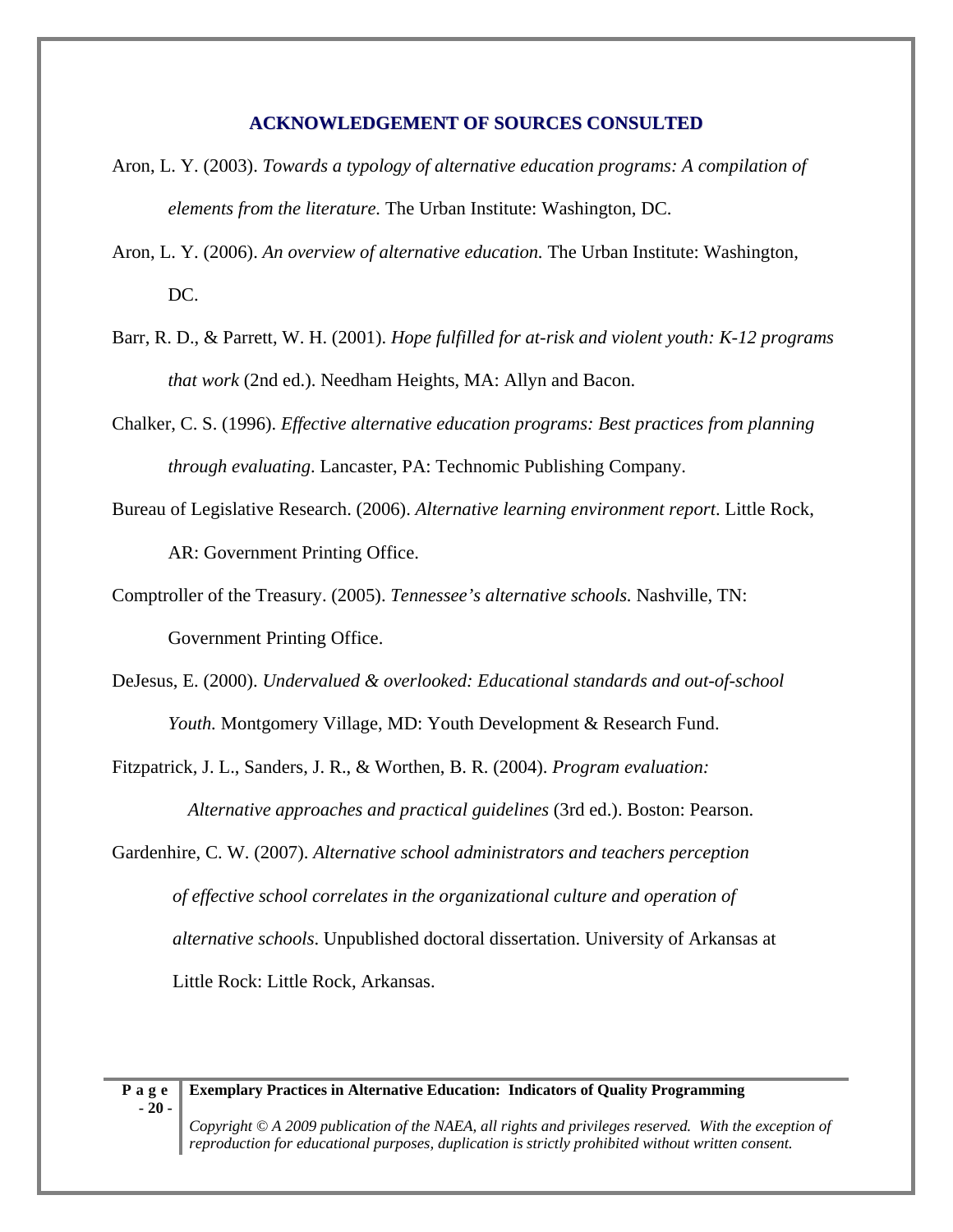- Georgia Department of Education. (2007). *Alternative education self-assessment instrument*. Atlanta, GA: Government Printing Office.
- The Joint Committee on Standards for Educational Evaluation. (1994). *The program evaluation standards* (2nd ed.). California: Sage Publications.
- Kellmayer, J. (1998). Building educational alternative for at-risk youth: A primer. *The High School Magazine*. 6(2), 26-31.
- Lacey, R., & Sobers, M. (2005). The need for motivated and highly qualified teachers in alternative education. *International Journal on School Disaffection 3*(2), 33-38.
- Lange, C. M., & Sletten, S. J. (2002). *Alternative education: A brief history and research synthesis.* National Association of State Directors of Special Education: Alexandria, VA.
- Leorne, P., & Drakeford, W. (1999). *From a "last chance" to a proactive model.* San Jose' State University: San Jose', CA.
- Loflin, J. H. (2008). *Alternative education's spoiled image: When it happened, how it happened, why it happened, and what to do about it* (Rev.ed.). Iowa Association of Alternative Education: Indianapolis, IN.
- Martin, N., & Halperin, S. (2006). *Whatever it takes: How twelve communities are reconnecting out-of-school youth*. American Youth Policy Forum: Washington, DC.
- McDonald, A. (2002). *Best practices for at-risk children*. Retrieved October 30, 2007, from http://www.sanmarcos.net/ana/bestpractices.html.
- National Alliance for Secondary Education and Transition. (2005). *National standards and quality indicators: Transition toolkit for systems improvement.* Minneapolis, MN: Author.

*reproduction for educational purposes, duplication is strictly prohibited without written consent.*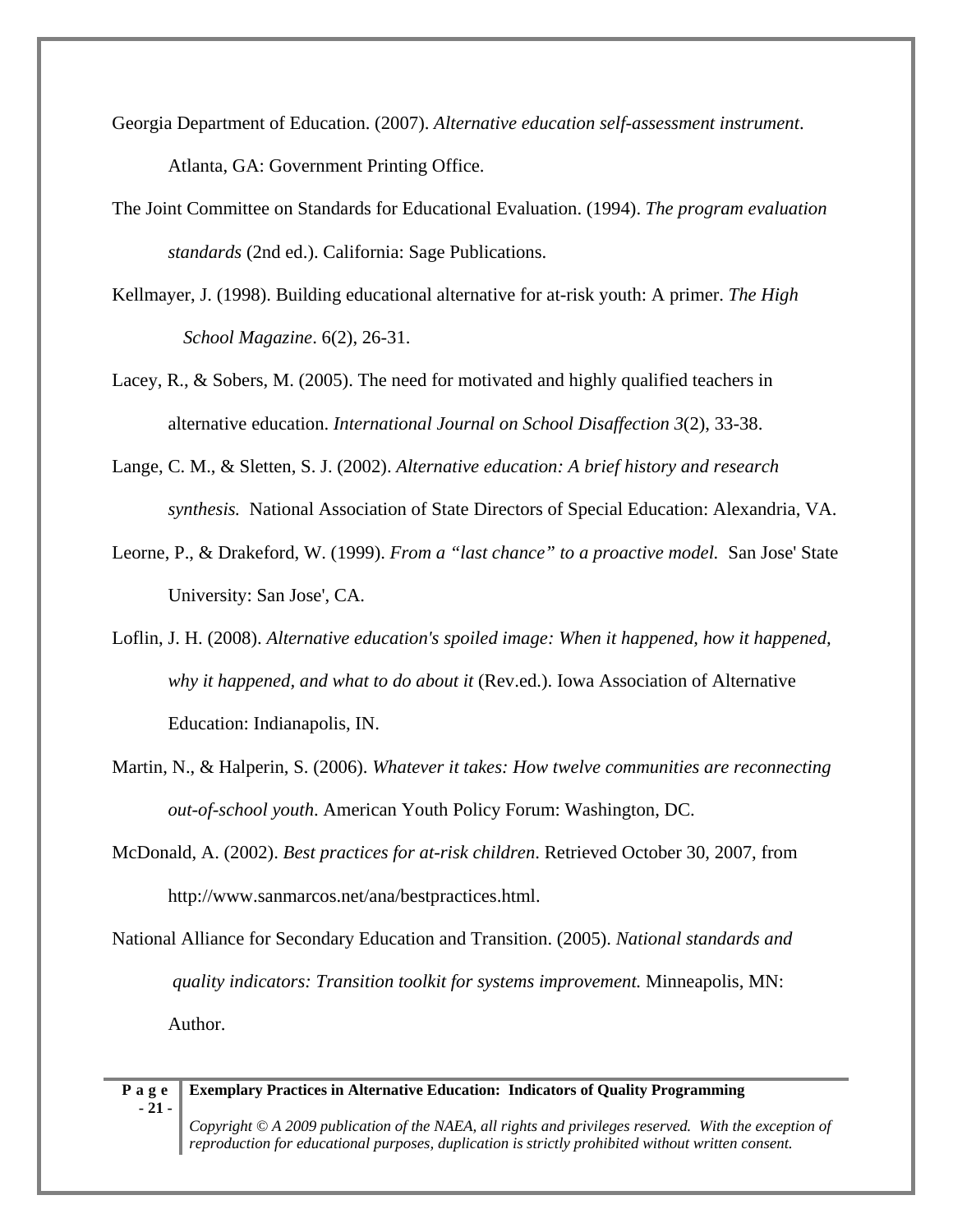- National Association of State Boards of Education. (1996). *Alternative education for students at Risk* (State Education Standard). Alexandria, VA: Author.
- Council of Chief State School Officers. (2008). *Educational leadership policy standards: 2008*. Washington, DC: Author.
- National Governors Association. (2001). *Setting high academic standards in alternative education.* Washington, DC: Author.
- North Carolina Criminal Justice Analysis Center. (2002). *North Carolina's alternative learning programs: An evaluation of juvenile structured day programs for suspended and expelled youth.* Raleigh, NC: Government Printing Office.
- North Carolina Department of Public Instruction. (n.d.). *Alternative education programs: Effective practices research brief.* Raleigh, NC: Government Printing Office.
- Oklahoma Technical Assistance Center. (2007). *Standards for evaluation: 17 criteria for alternative education academies.* Retrieved October 16, 2007 from, http://csdcotac.org/New%20rubric%202006.pdf.
- Orange, J., & Van Slyke, S. (2006). *Transitional services*. Conference on Juvenile Justice Education and No Child Left Behind, Orlando, FL.
- Oregon Department of Education. (2006). *Alternative education program toolkit.* Salem, OR: Government Printing Office.

Pennsylvania Department of Education. (2007). *Recommended parameters and best standards*. Retrieved October 30, 2007 from,

http://www.pde.state.pa.us/alt\_disruptive/cwp/view.asp?a=3&q=108881.

Raywid, M.A. (1994). Alternative schools: The state of the art. *Educational Leadership*, 52(1),

#### **Page Exemplary Practices in Alternative Education: Indicators of Quality Programming**

**- 22 -**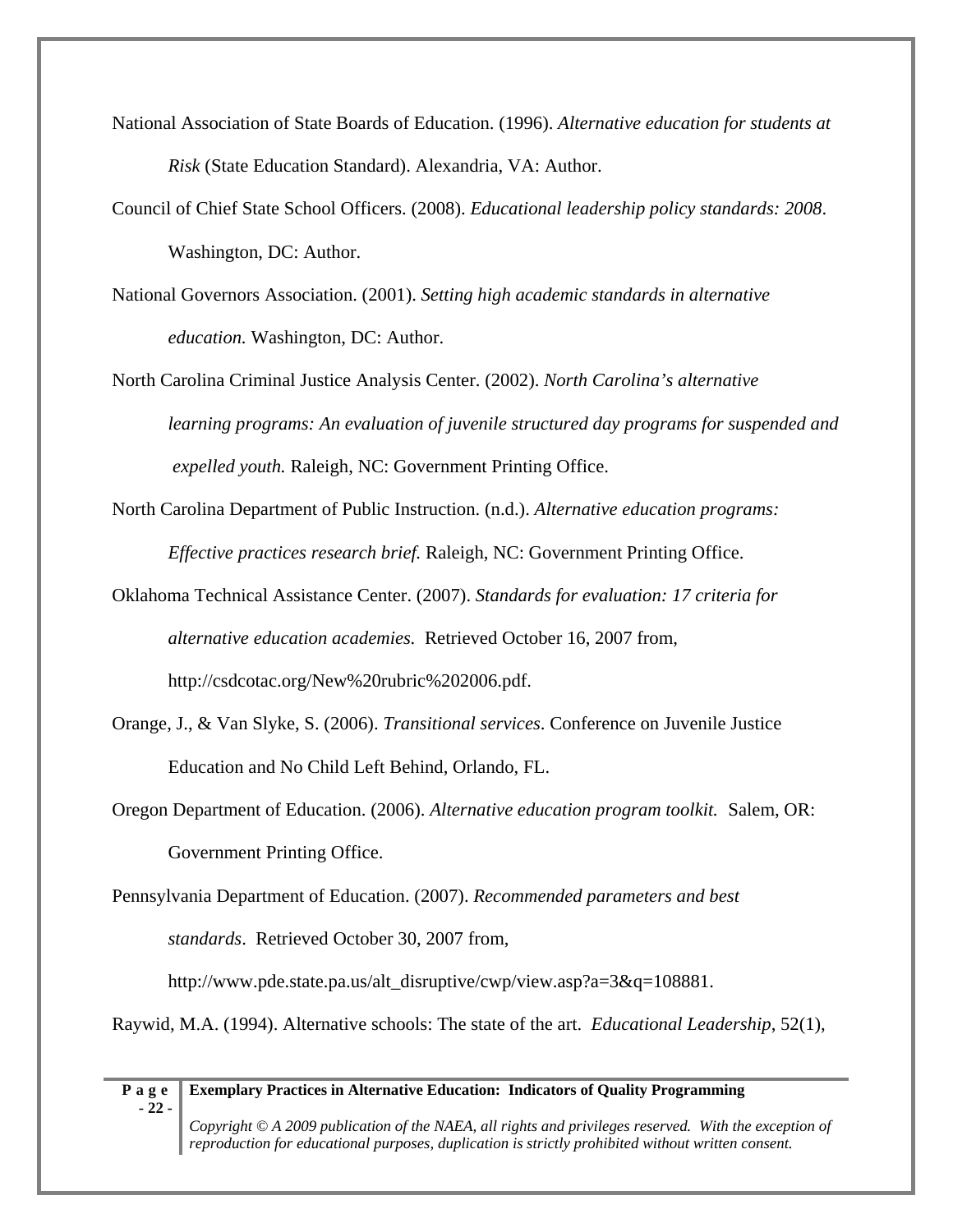- Raywid, M. A. (1999). History and issues of alternative schools. *The Education Digest*, 64, 47- 51.
- Reimer, M. S., & Cash, T. (2007). *Alternative schools: Best practices for development and education*. Clemson, SC: National Dropout Prevention Center/Network.
- Rutherford, P. (2005). *Leading the learning. A field guide for supervision and evaluation*. Alexandria, VA: Just ASK Publications.
- Ruzzi, B., & Kraemer, J. (2006). *Academic programs in alternative education: An overview.* Washington, DC: Government Printing Office.
- Schargel, F. P. (2005). *Best practices to help at-risk learners*. Larchmont, NY: Eye on Education.
- Schargel, F. P. (2007). *From at-risk to academic excellence: What successful leaders do.*  Larchmont, NY: Eye on Education.
- Schargel, F. P. (2008). *152 ways to keep students in school: Effective, easy-to-implement tips for teachers,* Larchmont, NY: Eye on Education.

Swarts, L. (2004). Alternative education accountability: Kentucky's approach. *Impact*. Retrieved October 16, 2007 from, http://ici.umn.edu/products/impact/163/prof5.html.

- Tennessee State Board of Education. (1996). *A model for alternative schools.* Nashville, TN: Government Printing Office.
- Tennessee State Board of Education. (2008). *Alternative education program model/standards.*  Nashville, TN: Government Printing Office.

#### **Exemplary Practices in Alternative Education: Indicators of Quality Programming**